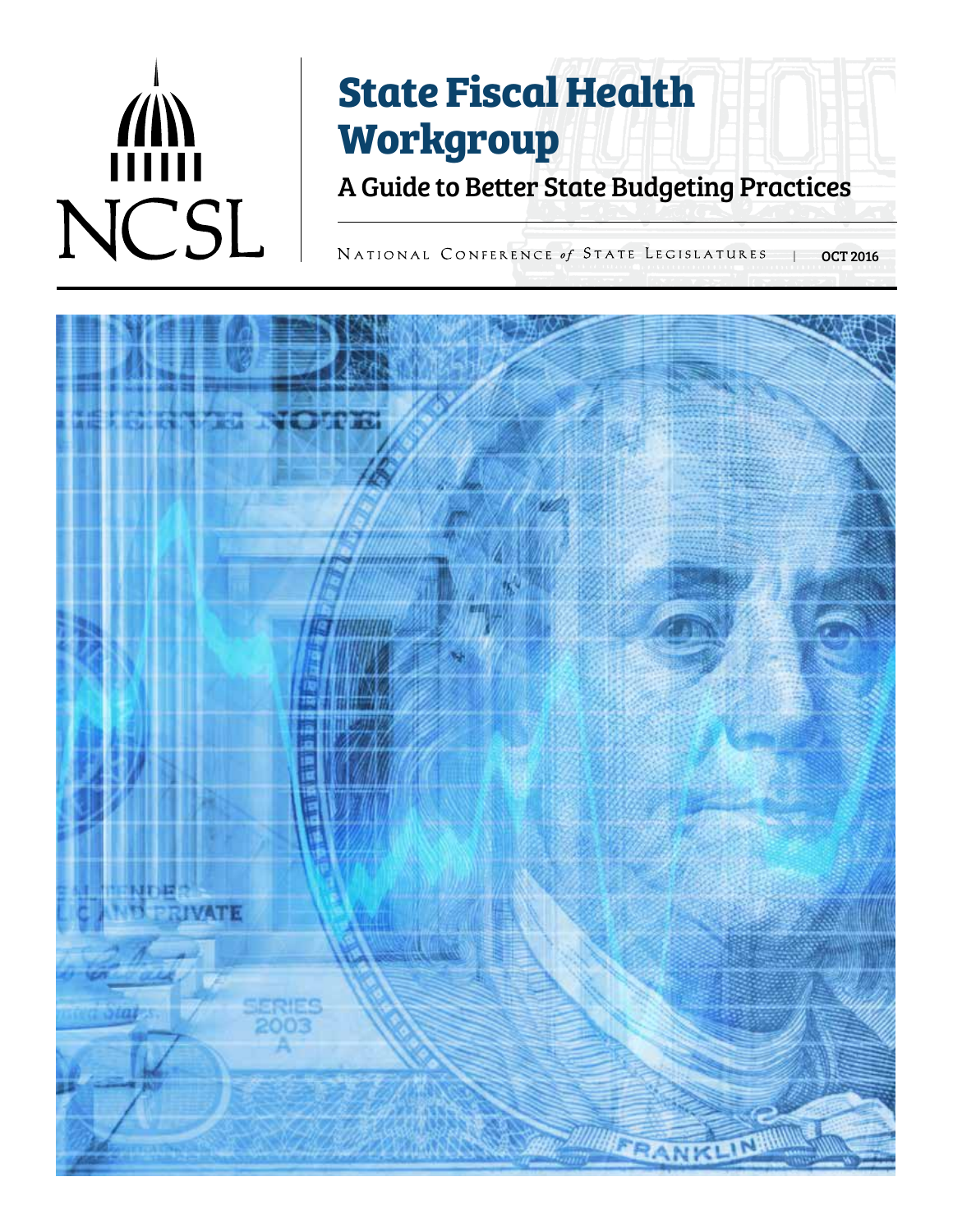## Acknowledgments

The NCSL State Fiscal Health Work Group was staffed and this report was prepared by Arturo Pérez, program director, Luke Martel, senior policy specialist, and Erica Michel, research analyst II, for the Fiscal Affairs Program in NCSL's Denver, Colorado office. Other NCSL staff contributors were Tamara Rivale and Aron Snyder, who wrote subsections and provided significant research assistance; Glenda Riebeling, who provided administrative support; and Corina Eckl, Mandy Rafool and Mark Wolf, who edited the report. Besides drawing upon the expertise of those who participated directly, the NCSL staff who compiled this report made use of many published documents from state legislatures and academics, some of which are noted in the endnotes.

This report was prepared under the direction of the NCSL State Fiscal Health Work Group, which was made possible through generous support from The Pew Charitable Trusts. Their continued support and assistance to NCSL and state legislatures are gratefully acknowledged.

The NCSL Fiscal Affairs Program assembled the State Fiscal Health Work Group in 2012. The bipartisan, 17-member group includes some members of NCSL's Budgets and Revenue Committee and other legislators and legislative staff who are recognized experts on state budget and tax issues. The group met twice in 2012 to discuss and identify overarching principles for effective state budgeting practices and to produce this report.

This report is based upon a May 1995 publication titled "Fundamentals of Sound State Budgeting Practices." The original report was also the work of many contributors: legislators, legislative staff and representatives of members of the Foundation for State Legislatures. Ronald Snell and Corina Eckl were the principal NCSL contributors to the original 1995 report.

It is the intent of NCSL and this work group that the practices and examples presented here will help guide and inform many aspects of state budgeting and tax policy now and well into the future.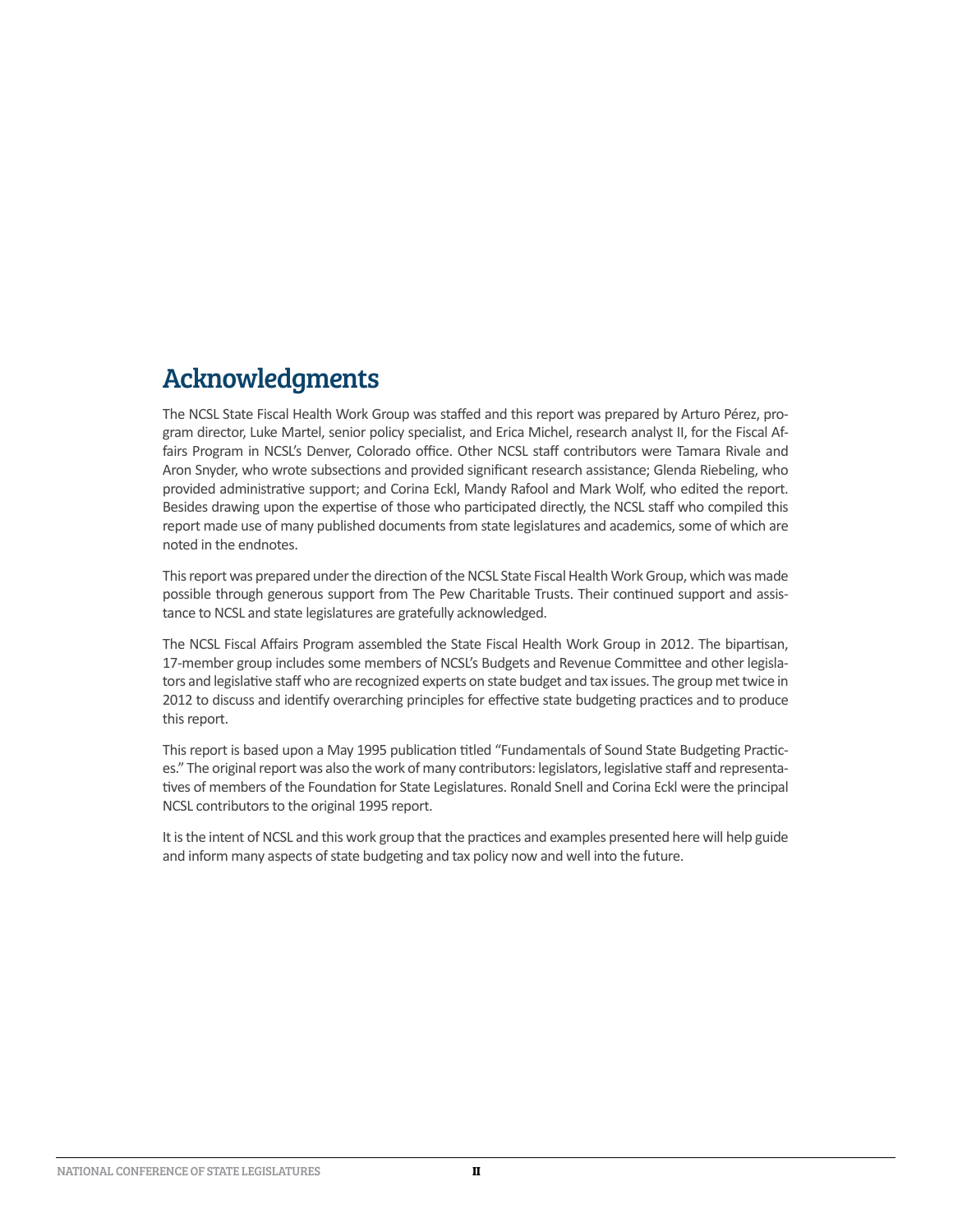## **Table of Contents**

| <b>Introduction: State Budgeting Process</b>                                                                                       |  |
|------------------------------------------------------------------------------------------------------------------------------------|--|
|                                                                                                                                    |  |
|                                                                                                                                    |  |
|                                                                                                                                    |  |
| <b>Traditional &amp; Alternative Budgeting</b>                                                                                     |  |
|                                                                                                                                    |  |
|                                                                                                                                    |  |
|                                                                                                                                    |  |
|                                                                                                                                    |  |
|                                                                                                                                    |  |
| <b>Constraints on State Government</b>                                                                                             |  |
|                                                                                                                                    |  |
|                                                                                                                                    |  |
|                                                                                                                                    |  |
|                                                                                                                                    |  |
|                                                                                                                                    |  |
|                                                                                                                                    |  |
|                                                                                                                                    |  |
|                                                                                                                                    |  |
|                                                                                                                                    |  |
| <b>Managing the State's Finances</b>                                                                                               |  |
|                                                                                                                                    |  |
| Establish a constitutional or statutory process to produce a revenue forecast that is binding upon the legislature and governor 16 |  |
|                                                                                                                                    |  |
|                                                                                                                                    |  |
|                                                                                                                                    |  |
|                                                                                                                                    |  |
|                                                                                                                                    |  |
|                                                                                                                                    |  |
|                                                                                                                                    |  |
|                                                                                                                                    |  |
|                                                                                                                                    |  |
|                                                                                                                                    |  |
|                                                                                                                                    |  |
| Don't intentionally overestimate revenue or underestimate expenses, particularly when it comes to the state retirement system 21   |  |
|                                                                                                                                    |  |
| <b>Making and Communicating Decisions</b>                                                                                          |  |
|                                                                                                                                    |  |
|                                                                                                                                    |  |
|                                                                                                                                    |  |
|                                                                                                                                    |  |
|                                                                                                                                    |  |
|                                                                                                                                    |  |
|                                                                                                                                    |  |
|                                                                                                                                    |  |
|                                                                                                                                    |  |
|                                                                                                                                    |  |
|                                                                                                                                    |  |
|                                                                                                                                    |  |
|                                                                                                                                    |  |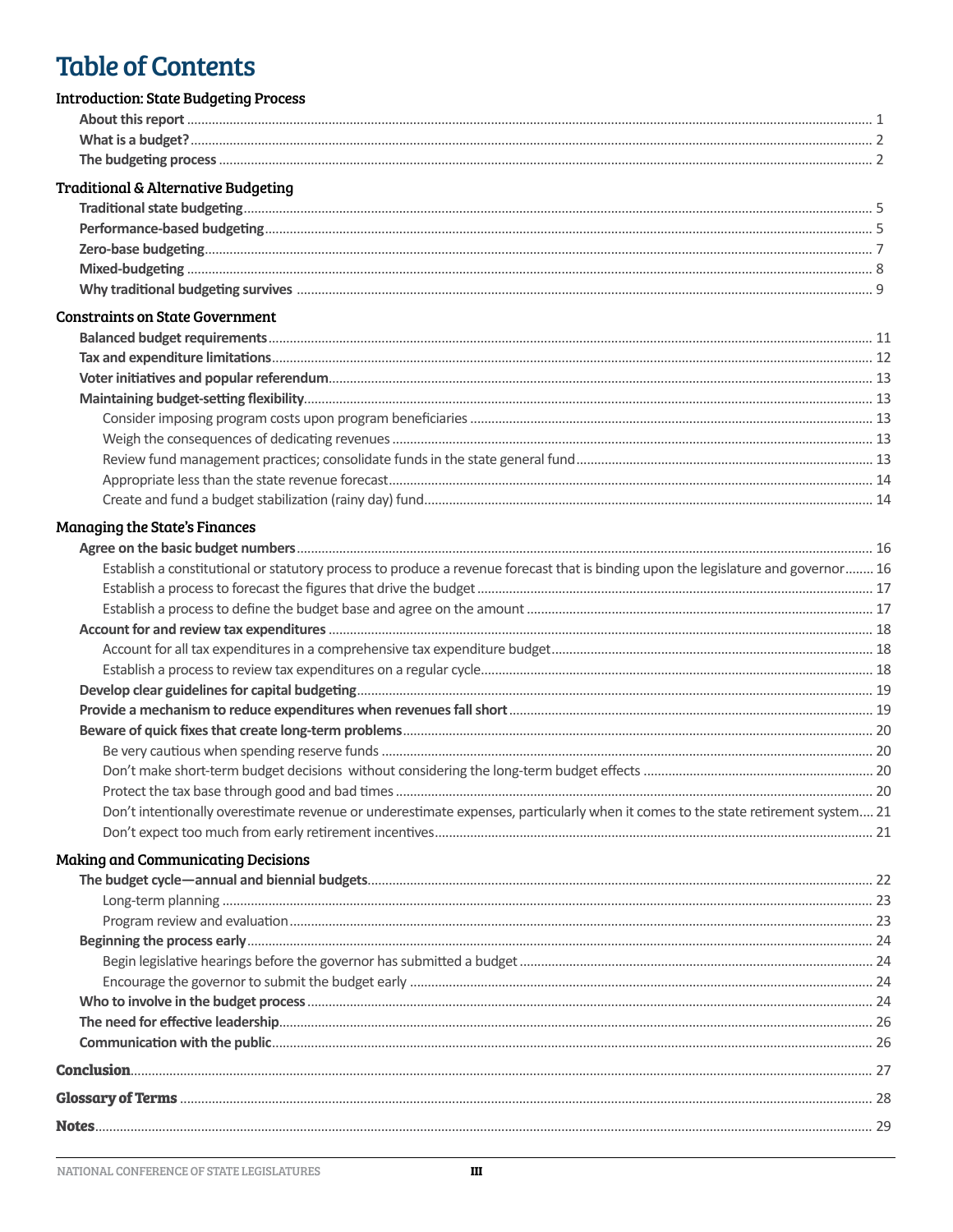# <span id="page-3-0"></span>**1**

## **Introduction: State Budgeting Process**

## About This Report

This report deals with the nuts and bolts of state budgeting practices—ways to make the process of enacting and managing a budget work more smoothly. It is designed primarily for new legislators, legislators who have not been members of budget committees, and people outside legislatures who are interested in state budgeting processes. The report does not try to explain state budgeting processes from A to Z. It is more concerned with some issues that are common to all the states and it reports on procedures that states have developed to strengthen the process.

Where it seems appropriate, this report recommends specific practices. The practices recommended here cannot be expected in and of themselves to end budget shortfalls, ensure balanced budgets, or settle differences over policy. They can be helpful in eliminating procedural issues and allowing policymakers to focus on issues that need attention; e.g., where and how the state should be spending the taxpayers' money. Although the central purpose of every state's budget process is how to allocate funds, there is no single, preferred method. As a result, the main principle of sound state budgeting is to maintain flexibility.

Because budgets have so many functions, the process of writing one is often conflict-ridden, unsatisfactory to observers and participants, and flawed in its outcomes. Budgets seem to increase rather than resolve partisan competition; they sometimes are late; they may leave problems unresolved; they spend too much or too little; they may fail to include adequate program review, planning for the future, accounting for past expenses or controls on planned spending.<sup>1</sup>

These complaints have shown up ever since formal, comprehensive budgeting became a feature of state and local government in the early years of the 20th century. The Taft Commission, which examined feder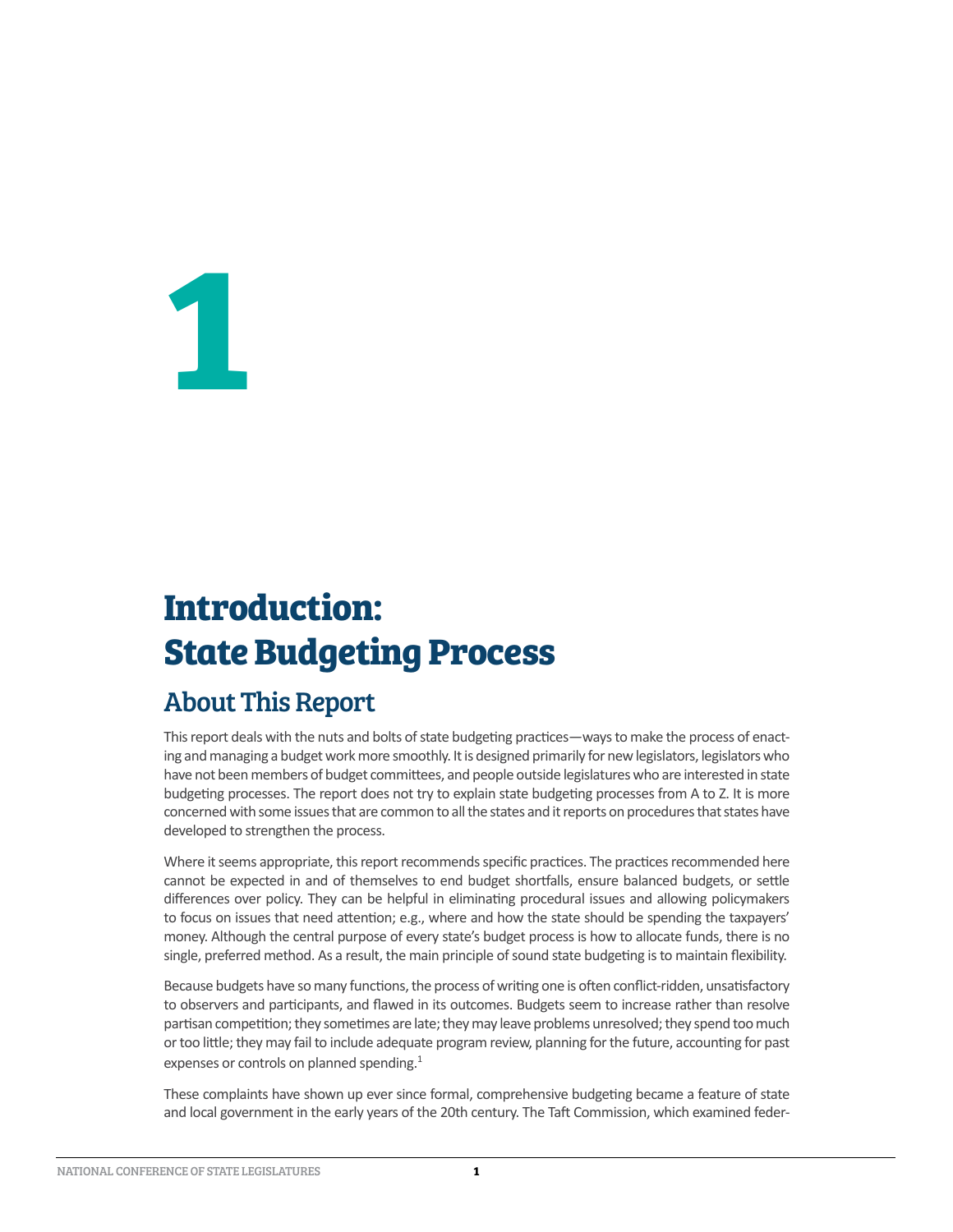<span id="page-4-0"></span>al budget processes in 1912, criticized federal budgeting procedures for the same flaws. Some of the problems—partisanship, indecisiveness, lack of closure—are inherent in the democratic process. Others spring from conflicting expectations of the process. The central function of a budget—the decision of how much to spend for what—will always create disputes, and no budget will ever satisfy everyone.

This document highlights some central issues in the state budgeting process, summarizes current thinking on them, and identifies some mechanisms and techniques that can help solve problems in the process.

## What is a Budget?

A budget is the most important document the legislative branch considers. Budgeting varies greatly by state and every state has a unique process for allocating funds. The process is influenced by many variables, including the traditions and structure of the legislature. In some states, the budget is presented as one omnibus bill. In others, the budget is created and voted on in a series of individual bills. Whether a legislature meets year-round, or for only a few months each year, can also affect the budgeting process. These and other factors will be discussed later in this report, but they are important to keep in mind when considering changes to the budgeting process.

Budgets express state governments' power to act. They summarize legislators' evaluations of past programs and public agencies and their forecasts of current and future needs and resources. Budgets set goals, decide among alternative objectives, and create means for controlling and accounting for the expenditures of public money. They can create pressures for tax increases or tax cuts. They can push reform or they can discourage it. The budget is the blueprint for the state government's priorities in the coming year or biennium. To the extent legislators can improve the budgeting process, they also can improve efficiencies in their state governments.

#### **Purpose of the Budget**

The state budget implicitly establishes lawmakers' policy priorities for an upcoming year or biennium, but in many cases the goals of the state budget are not explicitly included in the budget document. Some states are beginning to change that by adding a "purpose of the budget" to their state budget laws.

In Vermont, the effort to include a vision for the state budget began as a citizen grassroots campaign. **["The People's Budget Campaign,"](http://www.nesri.org/programs/the-peoples-budget-campaign-in-vermont)** organized by an advocacy group for Vermont workers, aims to place people's needs, rather than available revenues, at the center of the budget process. In response to their movement, the Vermont legislature voted in 2012 to amend the state budget bill to include a mission for the state budget. Vermont's mission includes addressing "the needs of the people of Vermont in a way that advances human dignity and equity."

Illinois lawmakers also revised their state budget law to include language on the budget's purpose and priorities beginning in FY 2012. The law requires the governor to prioritize outcomes for state agencies for the coming fiscal year before submitting his or her budget to the General Assembly. The language also requires the governor to establish a commission, which will hold at least two public meetings, to gain public input on budget priorities.

It is no easy feat to compare and prioritize all of a state's funding options—to balance the needs of all departments, programs and public interests. While all states share this challenge, and before discussing different approaches to state budgeting, it is helpful to review some of the institutional differences among states that create varying budget structures.

## The Budgeting Process

State budgets consist of one or more pools of money (funds) that together make up the state's operating budget. The majority of state revenues are deposited in a state's largest fund, called the general fund, which finances most major programs and day-to-day operations. Medicaid and K-12 education together account for 50 percent or more of state spending from the general fund. States also enact a capital budget separately from the state's operating budget, which outlines long-term spending on large capital projects. When lawmakers and others refer to the state budget, they generally are referring to the operating budget.

Authority over the budget process in each state is split between the legislative and executive branches. The specific responsibilities and powers delegated to each branch differ from state to state, but generally, the executive branch is responsible for:

- Preparing agency budget requests;
- Submitting a budget recommendation to the legislature;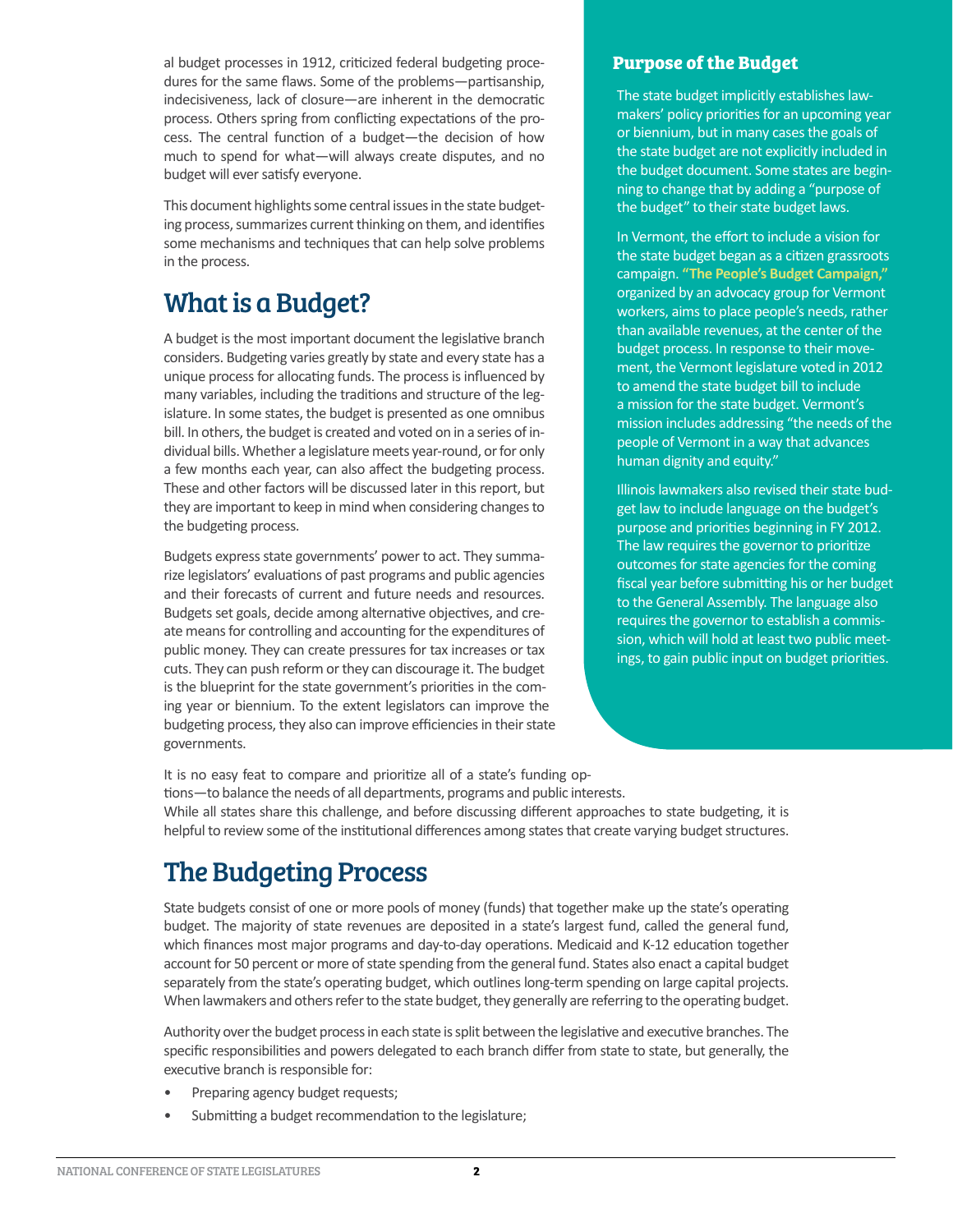- Approving or vetoing budget bills; and
- Implementing the enacted budget.

The legislative branch is responsible for:

- Deliberating budget requests;
- Prioritizing spending and balancing the budget;
- Enacting budget bills;
- Authorizing spending and reviewing results; and
- Overriding gubernatorial vetoes.

States either enact budgets annually or biennially. In most biennial budgeting states, two annual budgets are enacted together, but a handful of biennial states enact one budget that covers two fiscal years.<sup>2</sup> The fiscal year for most states begins on July 1 and ends on June 30, but four states (Alabama, Michigan, New York and Texas) have fiscal years that begin and end at different times.<sup>3</sup> The benefits and challenges to both annual and biennial budgeting have been debated in policy circles for years.<sup>4</sup> In the end, the length of the budget cycle is less central to a successful budgeting approach than the commitment of state officials to good budget implementation.

To draft a balanced budget, policymakers must have an estimate of the amount of money they have to spend in a fiscal cycle. The entities responsible for preparing revenue forecasts vary across the states. Seventeen states rely on an executive office to issue a revenue forecast and 22 states produce a consensus revenue forecast, which is a joint effort between multiple branches or entities. Eleven states rely on a different process, such as a special commission or board, to produce their

The revenue forecast is usually produced at least once immediately before or during the budget process to ensure the most accurate forecast before the legislature allocates funds, but many states produce updated revenue forecasts throughout the year.

forecasts. The revenue forecast is usually produced at least once immediately before or during the budget process to ensure the most accurate forecast before the legislature allocates funds, but many states produce updated revenue forecasts throughout the year. In 26 states, the revenue forecast is binding, which means policymakers cannot spend more in their budget than the forecast anticipates in revenues.<sup>5</sup>

While state governments must produce a budget annually or biennially, state legislatures are partisan bodies and lawmakers may disagree over funding issues. There have been times when such disagreements resulted in a state failing to enact a budget by the beginning of a new fiscal year. States have many different methods for dealing with late budgets. Nine states have continuing resolutions that continue to fund government at the current level until a new budget is passed. In 12 states, payments continue for certain government services, usually those deemed most critical for public health and safety. The government shuts down in 23 states, and 12 states have no provision for late budgets, or the need has not arisen to develop a plan for a late budget.<sup>6</sup> Generally, states enact timely budgets, but there are exceptions. For example, nine states began FY 2010 without a finalized budget as lawmakers grappled with particularly challenging fiscal circumstances.

Approaches to state budgeting vary from state to state and the process is always evolving. The next chapter focuses on state budgeting techniques and how states allocate funds to agencies and programs.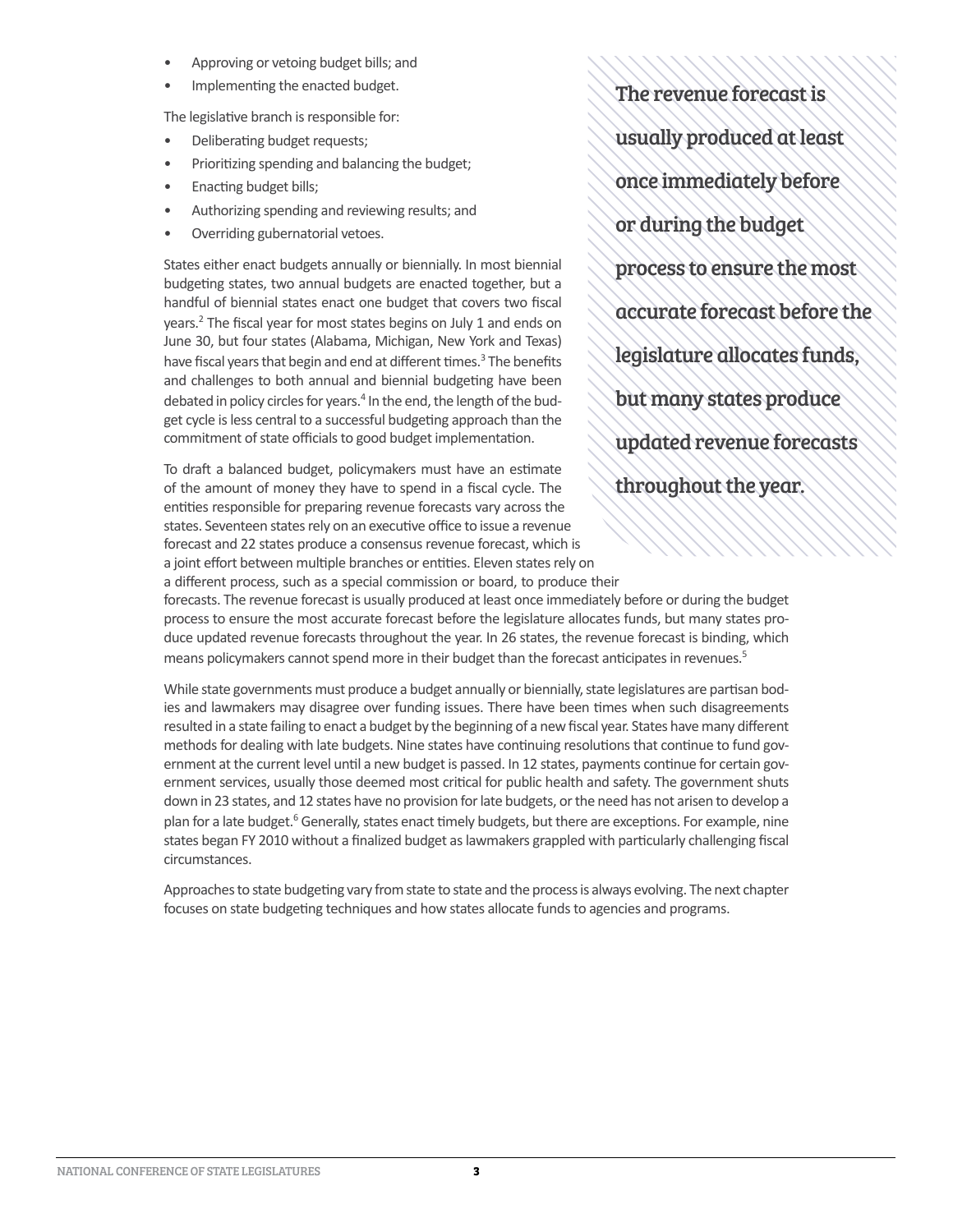# <span id="page-6-0"></span>**2**

## **Traditional & Alternative Budgeting**

State budgeting traditionally has focused on incremental funding increases and line-item appropriations with the goal of controlling costs. This approach often fails to take program effectiveness into account. Because of this deficiency and others, legislators are continually looking for methods to improve the budgeting process.

Critics charge that current budgeting practices discourage program scrutiny in favor of automatically continuing existing programs, some of which may be inefficient and wasteful. Legislators always are looking for ways to use state dollars as wisely as possible, particularly during recessions. To this end, legislators look for budgeting alternatives that more effectively review past performance and plan for the future.

This chapter focuses on the following forms of budgeting, and the challenges of incorporating changes into existing budgeting systems:

- Traditional methods of state budgeting;
- Performance-based budgeting;
- Zero-base budgeting; and
- Mixed-budgeting.

Periodic reconsideration of the budget process is beneficial because, at a minimum, it improves lawmakers' understanding of a very complex process. But it also can do more than that if reconsideration leads to process improvements and efficiencies.

This chapter contends that changing the budgeting process may not achieve the desired results when too much is expected of the changes. This is not an argument against change, but a caution that budgeting has many inputs and faces many challenges, and that no change can create a perfect budgeting process.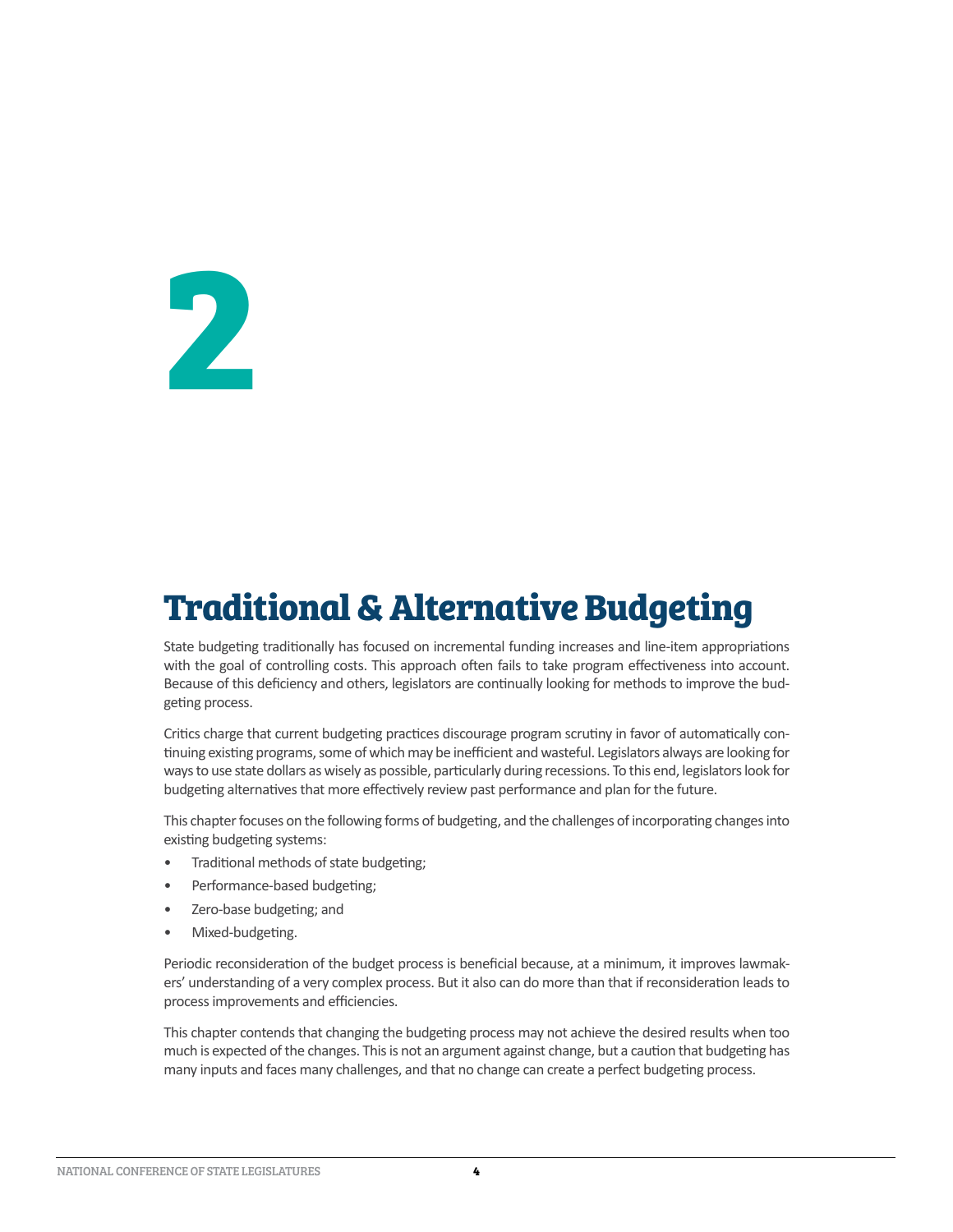## <span id="page-7-0"></span>Traditional State Budgeting

Traditionally, state budgets have focused on controlling expenditures. Control is expressed in written budgets through "line items"—statements allocating specific dollars for a specific expense: computers for tax collectors, books for the state library, or salaries for prison guards. Where written budgets focus on line items, legislators tend to do so as well.

Line-item budgeting tends to be incremental—previous appropriations are increased or decreased by small increments over time. This approach is likely to take previous policies and programs for granted, without rigorous review of priorities, program effectiveness or service outcomes.

These practices are sometimes said to foster a business-as-usual approach to government. This approach often comes under scrutiny during difficult economic times when the public may challenge whether state government operates efficiently and effectively.



Line items focus on what money buys (an input) rather than on the service provided (an outcome). Inputs could be asphalt for state highways or new computers for property tax assessors. Outcomes could be improved road safety measured by fewer car accidents, or quicker processing of tax bills. Nothing in a lineitem budget prevents outcomes from being considered, but the format does not encourage it.

Many budget experts contend that the traditional focus on line-item budgeting and incremental change neglects outcomes so much that the budgeting process itself is an impediment to effectively delivering programs. Critics argue that line-item budgeting does not do enough to take program results into account. These challenges to traditional budgeting often prompt lawmakers to consider different techniques to improve budget outcomes. Two alternative budgeting methods legislators often consider for reforms are performance-based budgeting and zero-base budgeting. Sometimes they are combined with traditional budgeting.

## Performance-Based Budgeting

This type of budget procedure emphasizes performance and results. It goes by many names: outcome-based budgeting, performance budgeting, and sometimes, program budgeting. These terms can be confusing because, as currently used, they overlap but do not mean exactly the same things. In general, though, the goal of these formats is to reshape the process to reward efficient and effective programs, encourage the revamping of programs that do not meet specific goals or, in some cases, eliminate programs that are no longer useful. In this report, this type of budgeting is called performance-based budgeting.

Unlike traditional state budgeting, which focuses on incremental changes in detailed expenditure categories, performance budgeting focuses on the results of spending. The basic principle of performance-based budgeting is accountability, not only compliance with the law and what was allocated in previous years. Performance-based budgeting encourages lawmakers to reconsider priorities and allows flexibility to make decisions that are not easily permissible under traditional budgeting systems.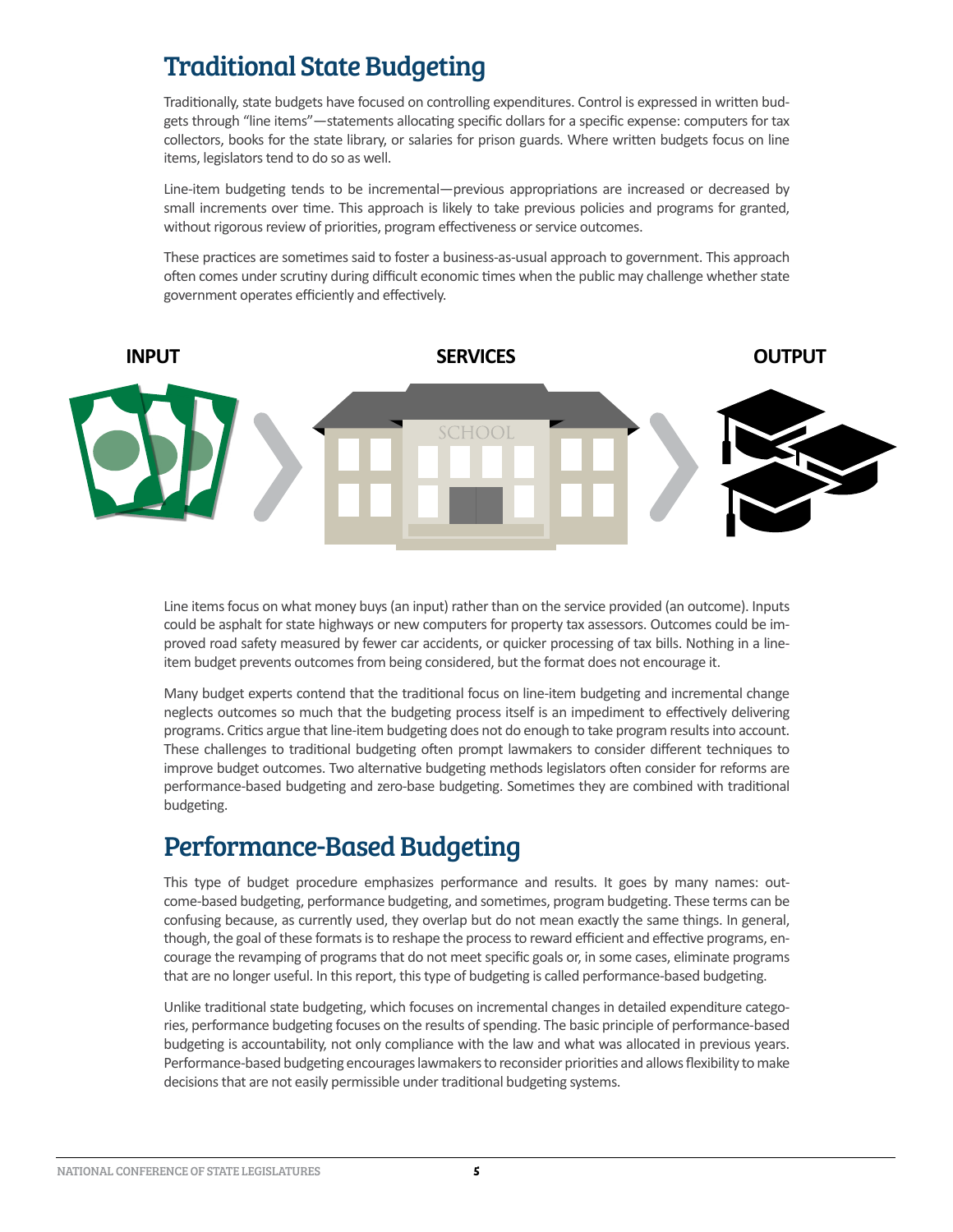A performance budget has the following characteristics:

- It presents the major purpose for which funds are allocated and sets measurable objectives. A performance budget also offers agencies the flexibility to reallocate money when conditions merit a change, and it may reward achievements or impose sanctions for poor performance.7
- It tends to focus on changes in funding rather than on the base (the amount appropriated for the previous budget cycle).
- It assists in identifying programs and agencies that are seeking similar outcomes, thereby drawing legislators' attention to such inter-relationships.

Many states incorporate performance information into some areas of budgeting. Tennessee, for example, instituted a funding mechanism for higher education based on outcomes. Rather than rewarding colleges and universities for the number of students they enroll, the formula rewards schools based on the number of students who graduate.

#### **Tennessee's Outcomes-Based Model for Funding Higher Education**

In most states, higher education funding is largely based on an institution's student enrollment. Some states, however, have been seeking ways to reward institutional performance rather than providing funding based mostly on student numbers. The Tennessee Legislature passed the "Complete College Tennessee Act" in 2010 after much deliberation and input from communities, universities and the public. The Act established a new funding formula for institutions based on outcomes—the number of students completing a degree—rather than student enrollment.

The Act did not just change the way Tennessee funded colleges and universities, but also the way the state organized its higher education system. Each university, college and community college defined its institutional mission, deciding if it would focus on research, student access and affordability, or certain fields of study, among other things. This reorganization is designed to ensure the state is spending public funds on higher education wisely, with less duplication statewide. Tennessee's new funding formula employs a weighting mechanism based on an institution's mission and desirable outcomes to ensure it is receiving the necessary funds to achieve its education goals. A number of other states are including performance measures in their higher education formula, but Tennessee is the only state to completely do away with enrollment-based funding.<sup>10</sup>

Performance-based budgeting is a way to measure the effectiveness of programs and services, providing legislatures with better tools to prioritize spending, which is especially useful during economic downturns. Other benefits of performance-based budgeting for policymakers include:

- Better understanding of state programs;
- Explanations of previous funding decisions;
- Program effectiveness (outcomes);
- Program efficiency (costs and benefits);
- The justification for new funding decisions;
- The identification of potential savings;
- Quantitative evidence of program success and shortcomings; and
- Communicating what is received in return for the investment of tax dollars.<sup>8</sup>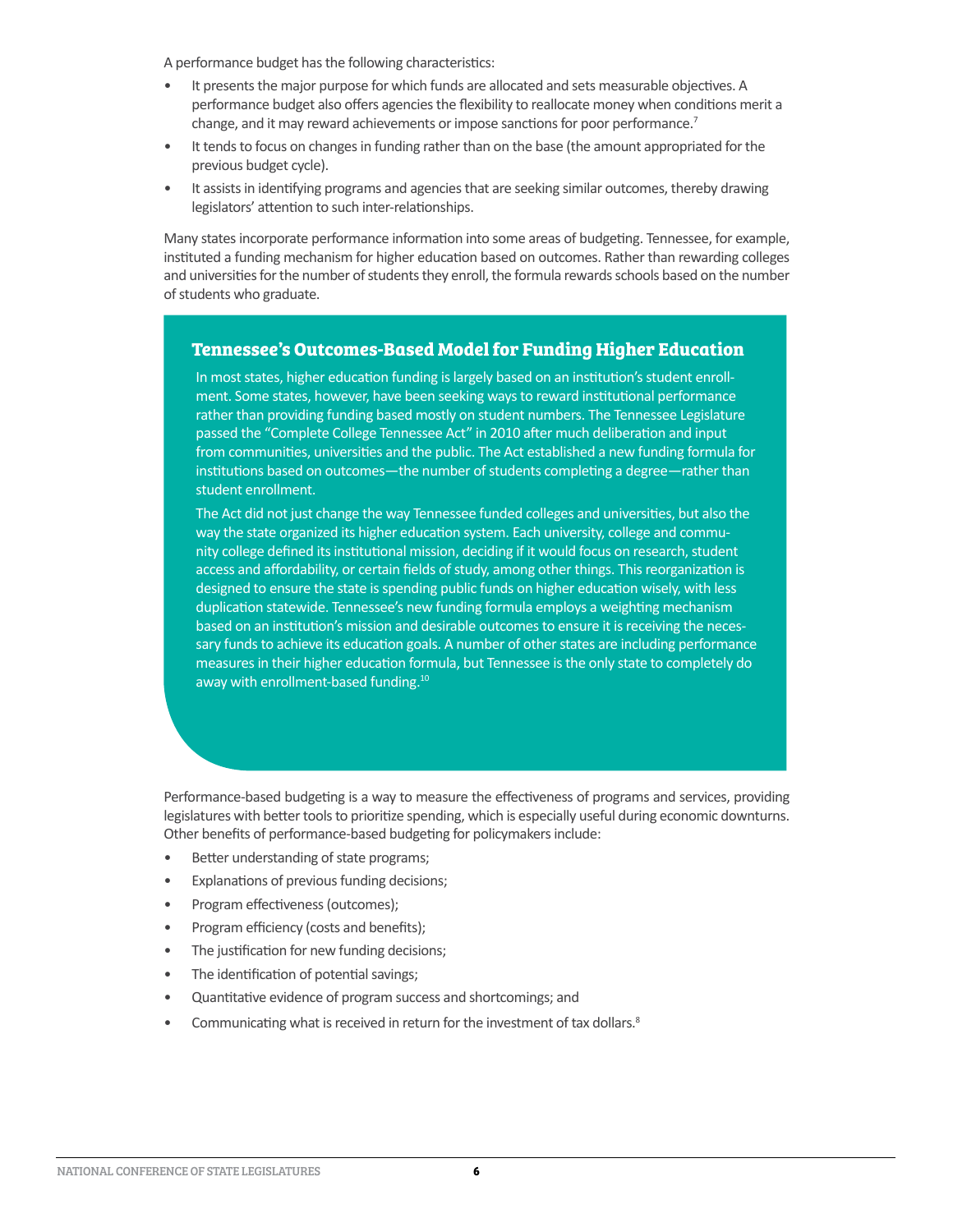<span id="page-9-0"></span>Despite widespread theoretical consensus on the benefits of performance-based budgeting, it remains difficult for states to implement in practice. One of the challenges can be getting all parties to agree on fair measurements and program goals. As researchers from the University of Georgia noted in a 2010 report:

> *"Developing measures that realistically evaluate the performance of an agency undertaking may be difficult. Not only must departments develop a means to measure outcomes and support those intricate measurement systems with the administrative and technological resources to adequately use them, but also they must align these measures with the demands of government entities external to the agency."<sup>9</sup>*

Oregon has been working to collect agency and program data for nearly 20 years to incorporate data-driven performance objectives into program budgets. Despite progress, the state still faces obstacles to using more performance-based metrics, including designing realistic measures and obtaining reliable data. Effective performance-based budgeting is challenging. During implementation, selecting effective measurements requires a significant investment of time, a continuing commitment to which is needed to review and analyze program achievement.

Another practical challenge to implementing performance-based budgeting is the degree to which agencies and programs are realistically able to control spending. Some programs, such as those in criminal justice and health and human services, have statutory obligations for spending based on caseloads and other factors. Those obligations can make it difficult to achieve more efficiencies in some programs, or to reduce a program's spending if performance measurements are not met.

Performance-based budgeting can allow policymakers to tie funding to achieving benchmarks and goals. If goals are not met, the legislature may choose to reduce a program's funding. Some lawmakers caution, however, that reducing a program's funding when it does not achieve performance objectives may be an oversimplified response. There may be cases when programs are unable to meet performance measures because their budget is stretched too thin and a funding increase may be necessary. Performance-based budgeting can create a quantitative framework for evaluating agency performance and adjusting funding based on results, but outcomes cannot be analyzed in a vacuum. There must be case-by-case reviews of performance to solve the root causes when agencies underperform.

Other questions policymakers should keep in mind when integrating performance-based budgeting into their budget process include:

- What will a state legislature do if a program does not reach its target goals?
- How can rewards for performance be established without creating incentives to reshape programs to reap rewards rather than improve programs?
- How willing are legislators to trade certain control over budget details for promises of improved service delivery that require greater executive discretionary power?

## Zero-Base Budgeting

Zero-base budgeting (ZBB) has evolved over time and remains a popular idea as states look to control government spending. ZBB appeals to many people who are concerned with public budgeting because, in its original form, it requires reviewing budget requests from point zero, without giving priority to continuing existing programs. Although the original goals of ZBB have proved elusive, in a modified form it has become a widely used budgeting tool.

Zero-base budgeting was first popularized in the public sector by former President Jimmy Carter during his time as governor of Georgia. It was designed to control expenditures by identifying the purposes and measuring the effectiveness and efficiency of all activities. In its original form, the zero-base budgeting process focused on creating "decision packages" for agencies that identified a minimum level of funding necessary, a maintenance funding level, an intermediate level, and an increased level that would allow the agency to provide additional services.<sup>11</sup>

While a useful tool to evaluate agency funding and performance, this method proved unfeasible for wide implementation. State programs are not, in practice, amenable to such a top-to-bottom annual or biennial re-examination. Statutes, obligations to local governments, federal government requirements, and other past decisions have often times created state funding commitments that are difficult to change significant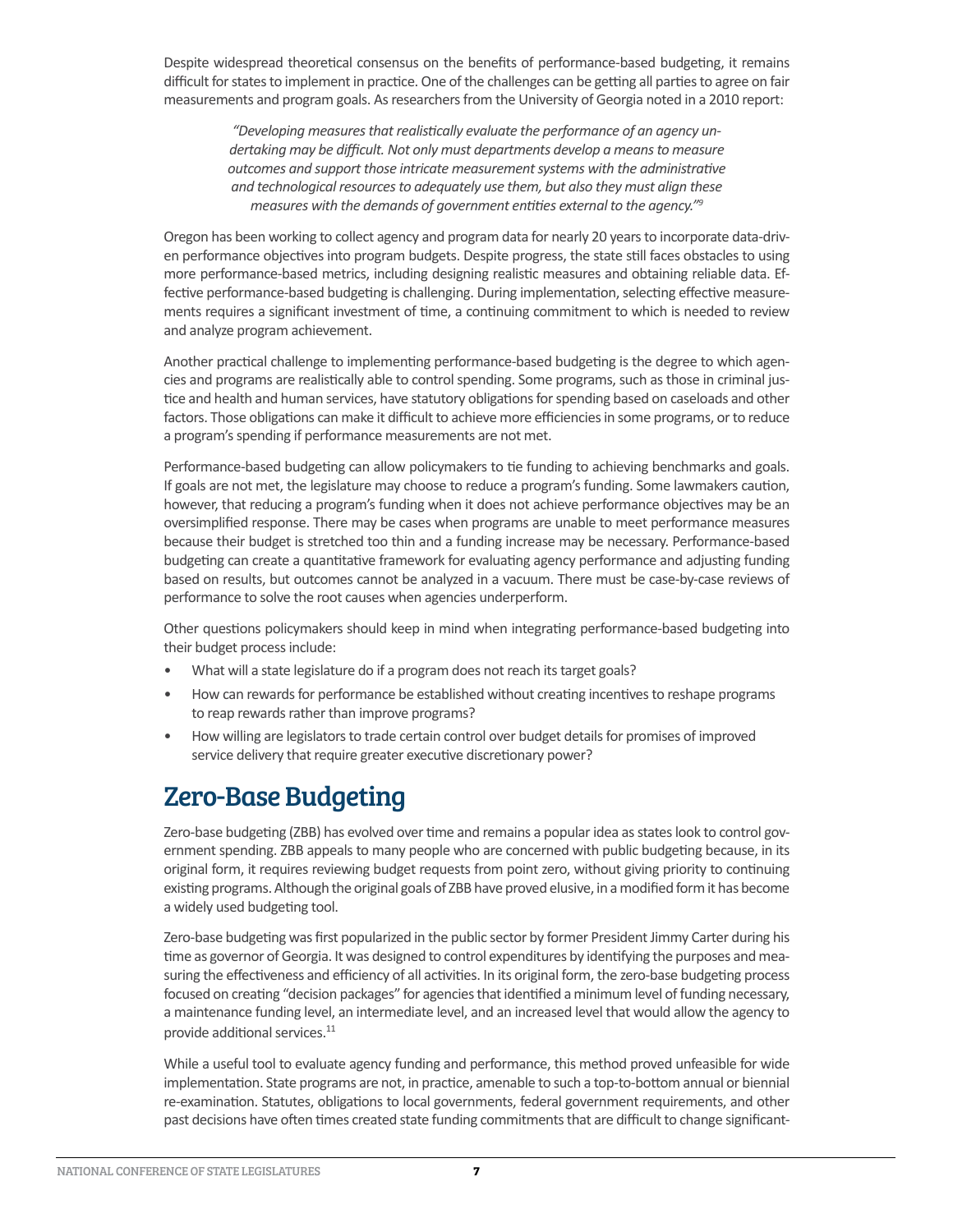<span id="page-10-0"></span>ly in the short term. Examples abound. Education funding levels, for instance, are determined in many states partly by state and federal judicial decisions and state constitutional provisions, as well as by statutes. Federal mandates require that state Medicaid funding meet a specific minimum level if the program is to exist at all. Federal law affects environmental program spending, and both state and federal courts help determine state spending on prisons. Much state spending, therefore, cannot usefully be subjected to the kind of fundamental re-examination that ZBB envisions.

Although ZBB is extremely difficult to implement in its pure form, states have incorporated it into their budgeting in more practical ways. In a popular variation of ZBB, often called alternative budgeting or targeted budgeting, agencies make budget requests at various percentages of their previous funding. For example, at 90 percent, 100 percent and 110 percent—and analyze what effects those levels would have on their programs. $12$  This is a useful technique and may also be referred to as a sensitivity analysis. It provides valuable information both when state resources are expanding and when spending reductions might be necessary, as well as assists policymakers in breaking with the tradition of incrementalism. It also can ease tensions between legislators and program managers when only a portion of the program's budget is being considered for change.13 Even more important in the budget climate of recent years, the process makes it possible to avoid across-the-board cuts by emphasizing the effects of different cuts on services.

Because annual or biennial justification of every activity and program can be problematic, some states implemented periodic agency reviews. Two of the first states to adopt this practice were Florida and Oklahoma in the early 2000s. Eventually, the process was dropped in both states as it became too unwieldy.

Looking to trim budgets in the face of the Great Recession, both Idaho and New Hampshire implemented agency reviews in an effort to cut or contain costs. Agency and program reviews in both states are largely executive driven and are designed to inform the governors' budget recom-

In a popular variation of zero-base budgeting, often called alternative budgeting or targeted budgeting, agencies make budget requests at various percentages of their previous funding. For example, at 90 percent, 100 percent and 110 percent—and analyze what effects those levels would have on their programs.

mendations to the legislatures. In Idaho, the process has largely been used to ensure agencies are focusing on their central missions and prioritizing central functions in their strategic plans.14 In New Hampshire, reviews have been used to streamline agency responsibilities and to help trim agency budgets by 5 percent to 10 percent.

Variations of zero-base budgeting in the states can be helpful when evaluating agencies and programs, and ZBB can help states prioritize spending. It forces more review of incremental spending increases and may create more accountability for taxpayer dollars.

## Mixed-Budgeting

This chapter has focused on outlining the differences between traditional, performance-based and zero-base budgeting. In reality, states often combine elements of these different budgeting processes. The enacted budgets for most states is still largely a line-item document (or series of documents), although some states supplement traditional budgeting with performance-based budgeting, zero-base budgeting or both. Georgia is an example of a state mixing various budgeting methods.

Georgia has used performance measures since 1993, but in 2005 these became a more integral feature of the budget process. Agencies are responsible for creating and tracking performance measures, which are then reviewed by the legislative budget offices and the Governor's Office of Planning and Budget. There are no automatic budget increases or reductions as a result of performance measure review, but the information is taken into consideration when planning the budget, and can be useful if reductions are necessary.<sup>15</sup>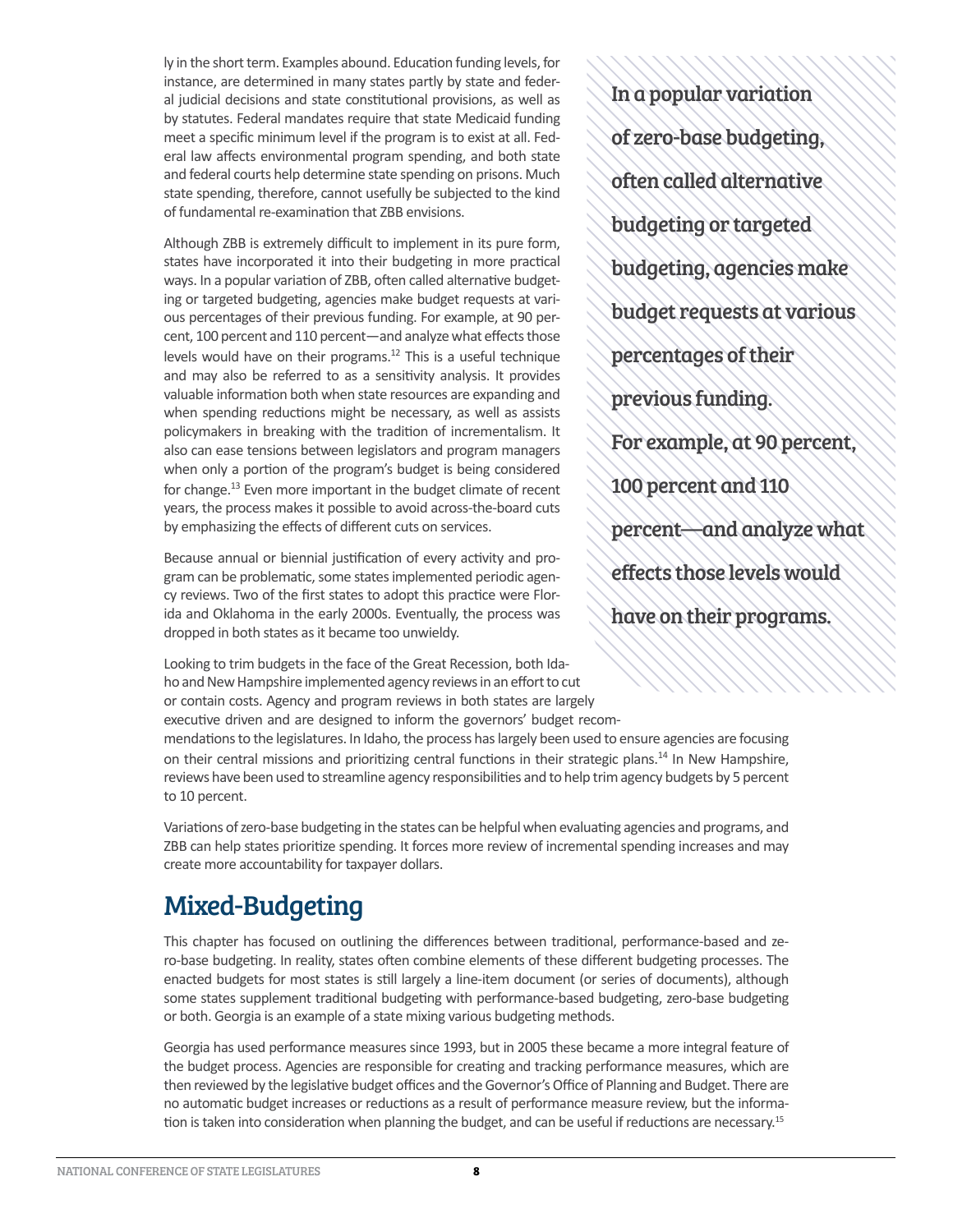#### <span id="page-11-0"></span>**Term limits and budgeting**

The budget process in every state is influenced by many different actors, events and cultural factors. Fifteen states, however, have another challenge in their budgeting process—term limits. Term limits for state legislators became popular in the 1990s with California, Colorado and Oklahoma implementing the first limits through the voter initiative process. A number of other states followed suit.

Supporters of term limits argue that turnover of legislators fosters innovation and allows lawmakers to make tough choices with less concern for upcoming elections. New legislators also will have less loyalty to past budgeting practices, and might be more willing to question whether traditional budgeting practices are leading to desired outcomes.

Critics counter that term limits break down institutional knowledge, which can be especially important in the complicated budget process. New lawmakers may be unfamiliar with the reasoning behind previous budgeting decisions, and why some historic spending is especially difficult or impossible to change. As a result, legislative fiscal staff often spend a significant amount of time educating new legislators on the budget process. This also can affect the ability of lawmakers to focus on innovative strategies if they are focusing on budgeting basics.

Term limits are designed differently in each state. Some states, such as Arizona, Colorado and Florida, have consecutive limits, which places a limit on the number of terms a legislator can serve at a time, but allows them to return to the legislature after a certain period of time out of office. Other states, such as California, Michigan and Missouri, impose lifetime limits on legislative service. States' experience with term limits varies widely, but they certainly can affect the budgeting process.

For more information on term limits in the states, please see NCSL's 2007 report **[Institutional Change](http://www.ncsl.org/default.aspx?tabid=14769)  [in American Politics: The Case of Term Limits](http://www.ncsl.org/default.aspx?tabid=14769)**.

In 2012, the Georgia legislature voted to add zero-base budgeting to the state's process. Each year, the House Budget and Research Office and Senate Budget and Evaluation Office, in consultation with the Governor's Office of Planning and Budget, identify programs and agencies that will submit their budgets in ZBB form that year. Since ZBB can require a significant amount of staff time, the offices take agencies' staff availability into account when choosing agencies and programs for review. Agencies are required to submit statements on program purposes and effectiveness, as well as to prioritize programs and explore alternative funding levels. Agency staff works closely with the Governor's Office of Planning and Budget to identify program priorities, goals and measurements. Each agency is reviewed at least once every 10 years, but no more than once every eight years. This time frame is intended to limit the burden on agencies and budget staff, but still provides information that can help lawmakers determine whether agency funding levels are aligned with desired outcomes. Together with performance measures, zero-base budgeting in Georgia is designed to create more accountable and efficient agencies that provide taxpayers with services to match tax dollars.<sup>16</sup>

## Why Traditional Budgeting Survives

Why is it so hard to change traditional budgeting methods? Why does budget reform seem to excite more interest than activity? Some of the reasons are:

- Traditional budgeting provides predictability and stability for agency and program planning.
- Budgeting is complicated. Budgets must respond to many different competing needs and goals, which can be difficult to measure.
- Traditional budgeting allows legislators flexibility on where to focus their review efforts each year.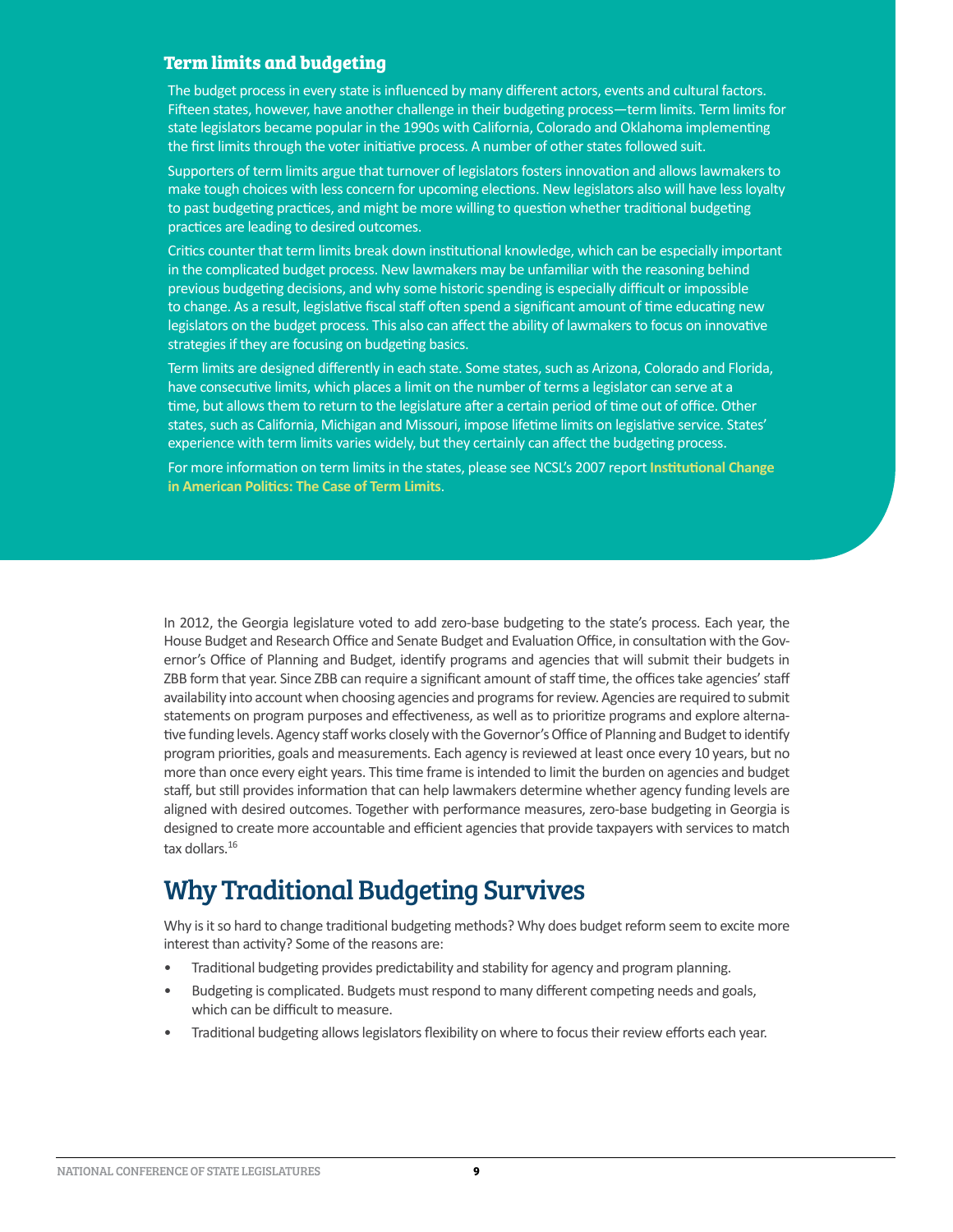Proposals for reform focus on particular unsatisfactory results from the existing process and recommend ways to improve those results. They may, however, fail to consider how many conflicting expectations the budget process has to meet.

Creating a budget requires policymakers to balance a number of competing spending pressures, and the process is often a reaction to other structural and environmental inputs. Establishing metrics and agency goals is a useful process, but budgets must also react to outside forces such as economic downturns. Traditional budgeting allows lawmakers to take performance measurements into account when drafting a new budget, but allows them some flexibility in how these measures are applied. Performance budgeting techniques are not mutually exclusive to traditional budgeting.

Perhaps one of the most significant reasons traditional budgeting survives is time constraints. Alternative forms of budgeting require rigorous analysis and evaluation, which is very time-intensive—especially when most state legislatures meet part time. Likewise, legislators lack the time to make use of all the information that is available to them. The traditional budget process provides lawmakers with flexibility in how they spend their limited time. If necessary, traditional budgeting allows legislators to prioritize which areas of the budget to focus their limited time and attention on. This flexibility is one of the greatest strengths of traditional budgeting methods.

Hal Hovey, the former editor of State Policy Reports, who closely followed state budget reforms once wrote: "Many of the values of reforms can be lost by expecting too much from them. They won't ever solve the real problem, which is that we voters want to spend more than we want to pay in taxes, and insist on elected officials who agree with us. We are all in for trouble if state officials do what the Congress has made a practice of doing—substituting a new round of budget reforms for dealing with the budget."<sup>17</sup>

Hovey's observation is a reminder that a budget cannot meet all of its objectives while also satisfying the public. The competing desire of citizens to have more government services while keeping tax rates low will always serve as a challenge to those seeking to establish a balanced budget. Reforming the process can help make the system more efficient, but it can never solve this underlying problem.

Despite the obstacles, it is important for lawmakers to continue working to improve methods of state budgeting because these advancements can lead to more effective government spending, which benefits citizens. Traditional budgeting will likely continue to serve as a practical budgeting methodology, but alternative budgeting methods will continue to provide useful information to policymakers, and provide a valuable review of state spending.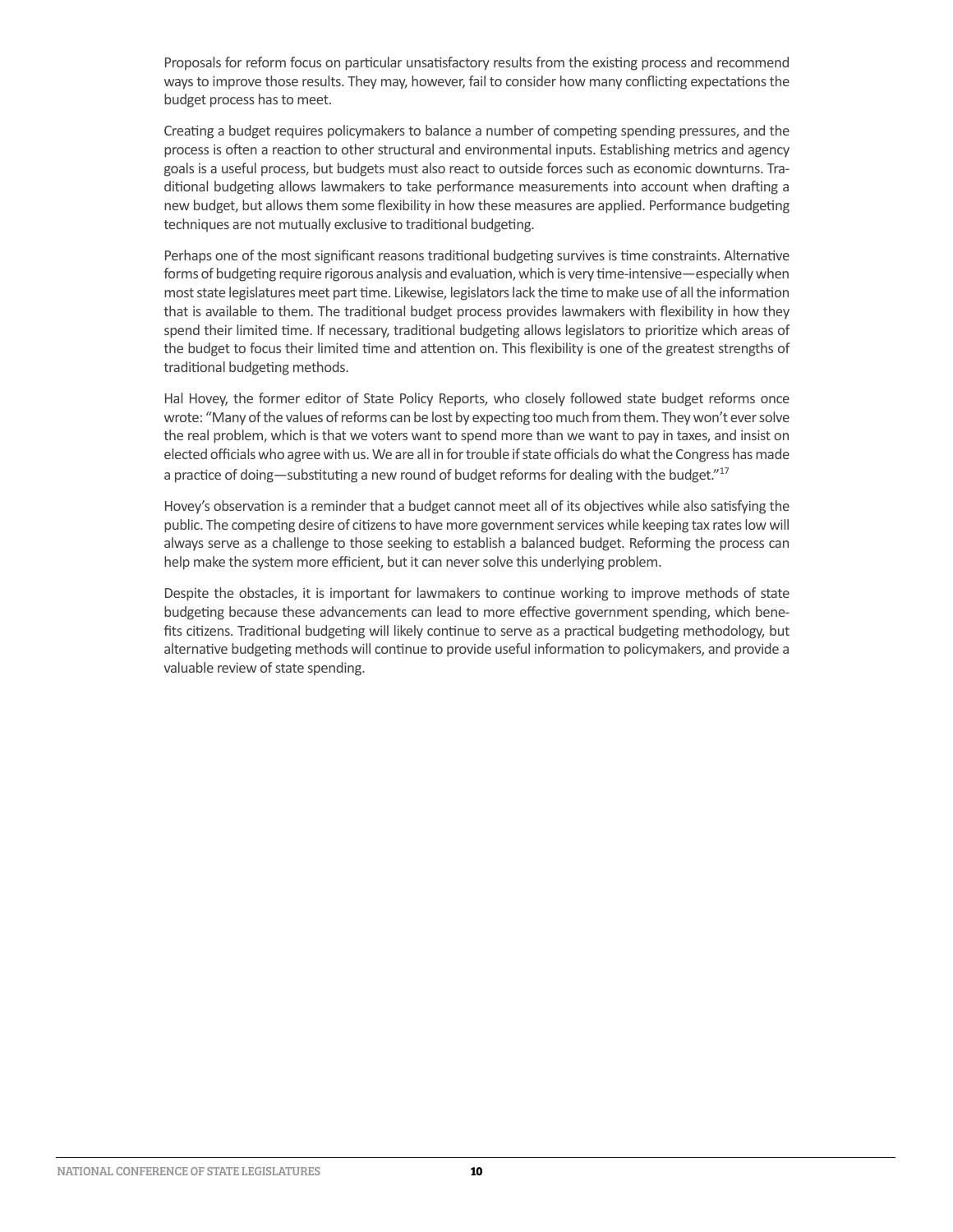<span id="page-13-0"></span>**3**

## **Constraints on State Government**

Traditional budgeting survives, in part, because of the flexible and predictable process it provides to legislators to prepare the budget in a practical and timely manner. Nonetheless, many state legislatures face constitutional and statutory restrictions. In addition to long-standing balanced budget requirements, tax and expenditure limits have become widespread. Some legislatures must meet **[supermajority requirements](http://www.ncsl.org/research/fiscal-policy/supermajority-vote-requirements-to-pass-the-budget635566644.aspx)** to enact budget or tax legislation, and voters sometimes impose budget obligations, revenue limits and procedural requirements on legislatures. Policy decisions also are often subject to voter and judicial review. Federal mandates can restrict a legislature's budget choices, too.

Legislators may welcome or rue such policies. Some legislators argue that restrictions on their authority force a desirable reconsideration of the purposes and extent of government and may encourage creativity. Others suggest that such limitations needlessly restrict the role a legislative body should play in a representative government. Regardless of legislators' reactions to these restraints, the limits complicate legislators' jobs. This chapter describes the most common kinds of limits that affect state budgeting, and discusses some ways to preserve the flexibility that remains.

## Balanced Budget Requirements

The requirement for a balanced state budget is the most important and widespread limit. It is commonly reported that all states except Vermont have a formal requirement to balance their operating budget.<sup>18</sup> In actuality, the limits vary from state to state and observers may disagree on exactly what the formal requirement is for a specific state. Many agree that some expenditures, such as capital expenditures financed by bond issues, should be outside the balanced budget requirement. The expectation, however, that annual or biennial budgets will be balanced is so fundamental to state government that the concept of it being a limit on state government hardly arises.<sup>19</sup> Like other restrictions, balanced budget requirements have mixed consequences. They force states to live within their means and prevent the accumulation of deficits, but when resources are tight, they can impose reductions in services that decision makers may find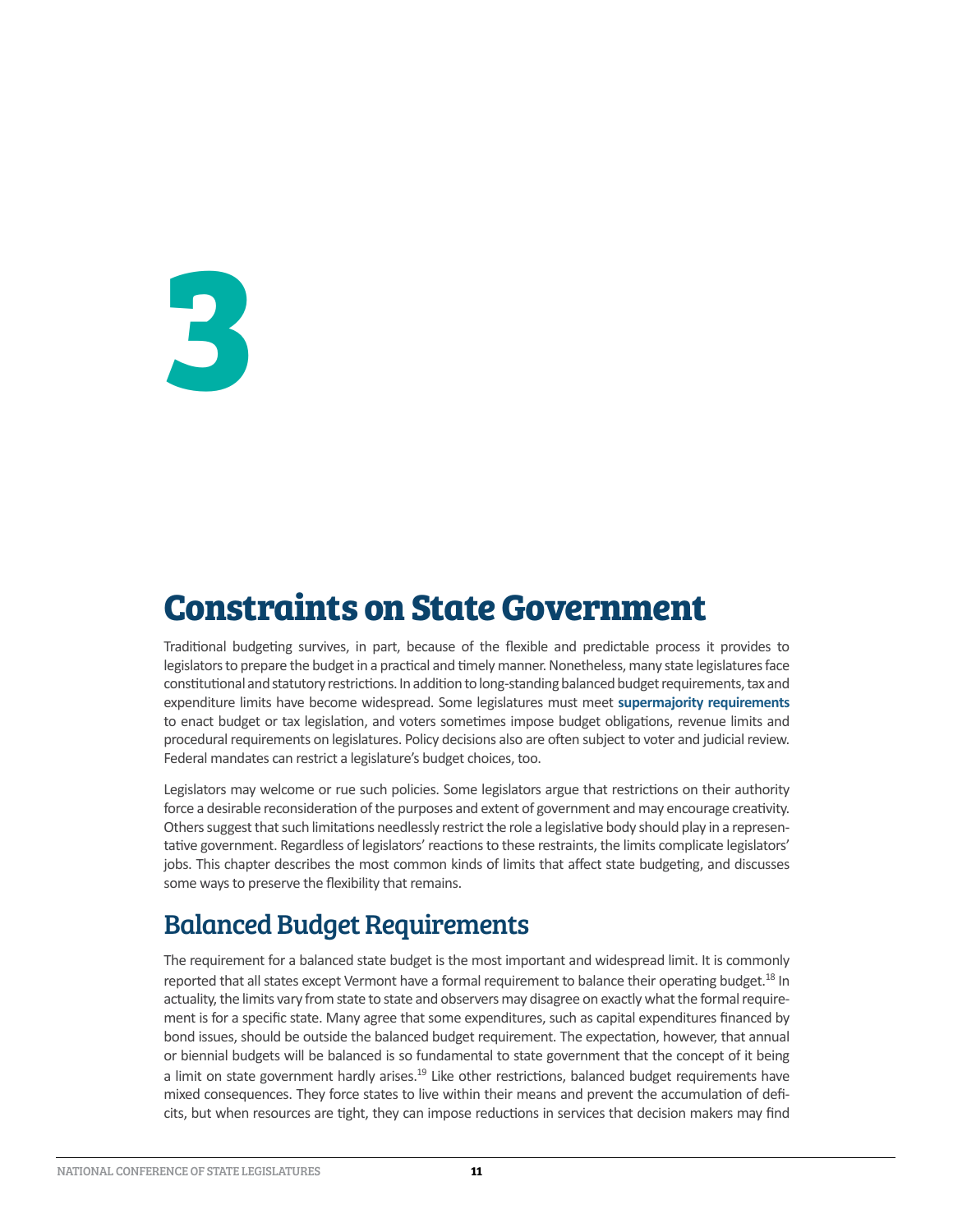<span id="page-14-0"></span>unacceptable. This may lead to so-called budget "gimmicks" or inflated revenue estimates to cloak deficit spending, often at a cost to the reputation of the governors and legislatures responsible. Balanced budget requirements leave state budgets at the mercy of the business cycle, and make it difficult for states to adopt significant counter-cyclical fiscal policies.

## Tax and Expenditure Limitations

In addition to balanced budget provisions, many states have adopted legal caps on the growth of state expenditures or revenues, or both, to control budget growth.<sup>20</sup> Some of these have unquestionably restrained the growth of state budgets. A notable example is Colorado's Taxpayer Bill of Rights (TABOR) provisions—a package of limits on state budget growth, the amount of revenue growth governments may retain from existing taxes and the need for voters' approval of tax increases. These constitutional provisions were adopted in 1992 and have been only somewhat loosened since then. While Colorado has one of the strictest tax and expenditure limitations, 30 states have some type of limit. $^{21}$ 

Supporters of tax and expenditure limits argue for their expansion into more states as a means of downsizing state government by containing spending and taxes. Proponents often cite Colorado's TABOR as a model, and recommend indexing government spending to the inflation rate plus population growth and mandating immediate rebates of government surpluses, as TABOR does. They support constitutional status for such limits, along with requiring voter approval for tax increases.

Opponents express concern about governments' ability to fund public services adequately under such provisions. The Bell Policy Center of Colorado points out that tax and expenditure limits in the state have indeed limited government, but have also impaired the state's ability to set budgetary and program priorities and respond to crises.<sup>22</sup> However, as the Colorado-based Independence Institute asserts, "the fundamental principle of the Taxpayer's Bill of Rights is that taxpayers have a choice. If they want to raise taxes, rapidly increase spending, or increase debt, they can do so. Nothing about TABOR prevents a government from taxing, spending, or borrowing more money—as long as taxpayers give their consent."<sup>23</sup> More information about TABOR in Colorado is included below.

#### **Colorado's Taxpayer Bill of Rights (TABOR)**

In 1992, voters in Colorado approved a constitutional amendment known as the Taxpayer Bill of Rights (TABOR). TABOR established a spending limit for state government, and mandated that any revenue collected over the spending limit be refunded to the taxpayers unless voters approved a revenue change. To determine the spending limit each year, TABOR calculated the previous year's spending and indexed government spending for inflation and population growth.

During the economic downturn of the early 2000s, some practical challenges to TABOR emerged:

- Under the spending cap formula, if revenue for a fiscal year was less than the spending limit, then the next year's baseline spending would be calculated at the lower revenue level (adjusted for inflation and population growth). This became known as the "ratchet-down" effect.
- The "ratchet-down" effect permanently reduced the limit to recession-level revenue collections, threatening to strain government resources with fewer revenues available for a growing population.

To address the issue, Colorado voters approved Referendum C, which instituted a "timeout period" for TABOR, allowing the state to keep revenue collected above the TABOR limit for five years (FY 2006 through FY 2010). Referendum C also changed the spending cap formula to allow the state to retain all revenue over the limit up to a "cap" equal to the highest total state revenue for a fiscal year during the "timeout period," indexed for the rate of inflation plus population growth. Fiscal year spending limits after the timeout period use the previous fiscal year's spending cap as a baseline, rather than the collected revenues, which avoids the ratchet- down effect.

More than two decades after its adoption, TABOR is still widely considered to be the most stringent expenditure limitation in the United States, and has served as a model for many other states looking to limit state spending.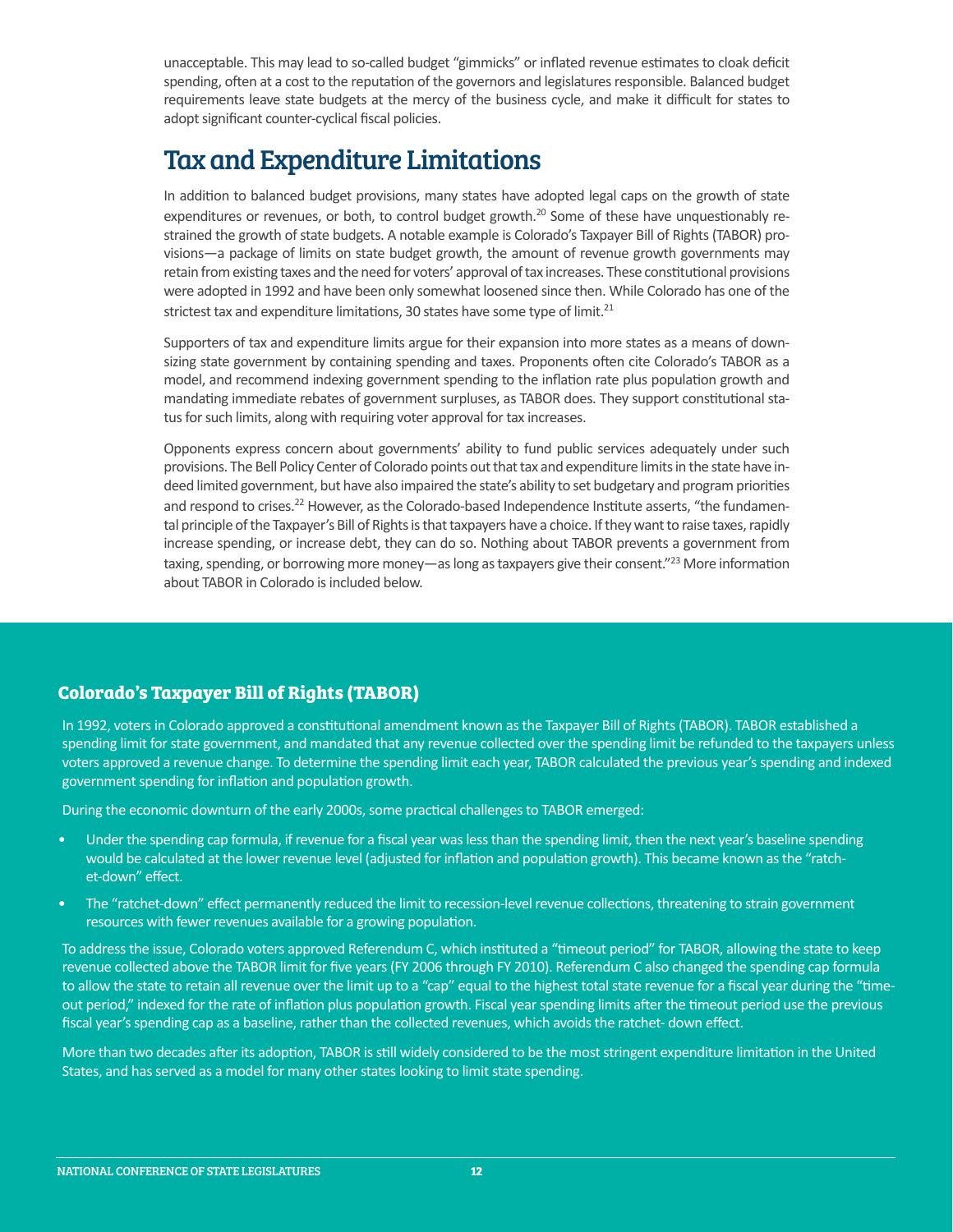## <span id="page-15-0"></span>Voter Initiatives and Popular Referendum

In many states, voter initiatives and the popular referendum are important limits on legislative budget authority. The initiative allows voters to recommend, and in some states create, legislation or a constitutional amendment without legislative action. The popular referendum allows voters to submit a legislative enactment to a popular vote.<sup>24</sup> Twenty-four states have a voter initiative process and 24 states also allow popular referendums. These two tools allow many state voters to repeal or enact taxes, mandate or repeal spending programs, or impose procedural controls on legislatures' tax and budget authority. California's Proposition 13 and Colorado's TABOR provisions demonstrate the reach of the initiative process, and voter rejection of legislatures' tax changes has been a repeated feature of government in Maine and Washington. Initiatives can fundamentally alter government; referendums can reject legislative decisions. They are limits within which legislatures must adjust their work.

## Maintaining Budget-Setting Flexibility

This section discusses some ideas for sustaining flexibility in state government. They become even more important when tax and expenditure limitations eliminate some other possibilities.

#### CONSIDER IMPOSING PROGRAM COSTS UPON PROGRAM BENEFICIARIES

Over time, state governments have increased their reliance on fees and charges, although to a lesser extent than local governments. The difference is, in part, because charges are less workable for state services than for municipal and county services. However, education, recreation, transportation, environmental preservation, and licensing and regulatory activities may be appropriate areas to transfer costs to users.

The consequences of fee increases have to be considered case-by-case. It is an economic truism that imposing costs on users discourages the use of a service. A fee for park admission will turn some possible users away and highway tolls may cause crowding on free roads. Discouraging use of a service may or may not be desirable. Those who advocate charging drivers for using highways during peak commuting hours contend that the reduced congestion would provide drivers with savings. A different consideration is that agencies or programs that charge fees for their services often come to feel that the money raised is their own and that they should be allowed to decide how it is spent. It may take a special effort to conduct legislative oversight of the use of revenue from fees and charges.

#### WEIGH THE CONSEQUENCES OF DEDICATING REVENUES

Dedicating revenues for specific expenditures requires careful consideration. The argument for doing so is to provide continuous, guaranteed support for a specific program, or to win voter support for a tax increase. The argument against it is the reduction in decision makers' power to set budget priorities. A designated revenue amount may provide too little or too much revenue. If it is too little, it may defeat the purpose of committing the funds; if it is too much, it can be difficult to shift resources to other priorities. Such a limit on budget flexibility may or may not be desirable, but it does restrict policymakers' budget decisions.

Similarly, mandatory expenditure requirements (a requirement that a given percentage of total revenue growth or collections go to a specified program) hampers good budget management and adaptability. A trend in state finance overall has been the reappearance of explicitly or implicitly dedicating sales or income tax increases for elementary and secondary education. Such decisions are a tradeoff between flexibility in budget management and maneuvering to enact a tax increase.

#### REVIEW FUND MANAGEMENT PRACTICES; CONSOLIDATE FUNDS IN THE STATE GENERAL FUND

Having a large number of separate funds is a relic of 19th-century state budgeting, when the practice was to assign a revenue source and a fund to each of many different activities instead of adopting a comprehensive budget. A large number of funds unnecessarily complicates revenue forecasting, budgeting and accounting, and is likely to confuse the public. Having a large number of funds also restricts the ability of legislatures to move funding between programs as the need arises. To the extent that states can avoid special funds designated for a specific purpose or program, and concentrate state resources in the general fund, there will be increased flexibility for policymakers.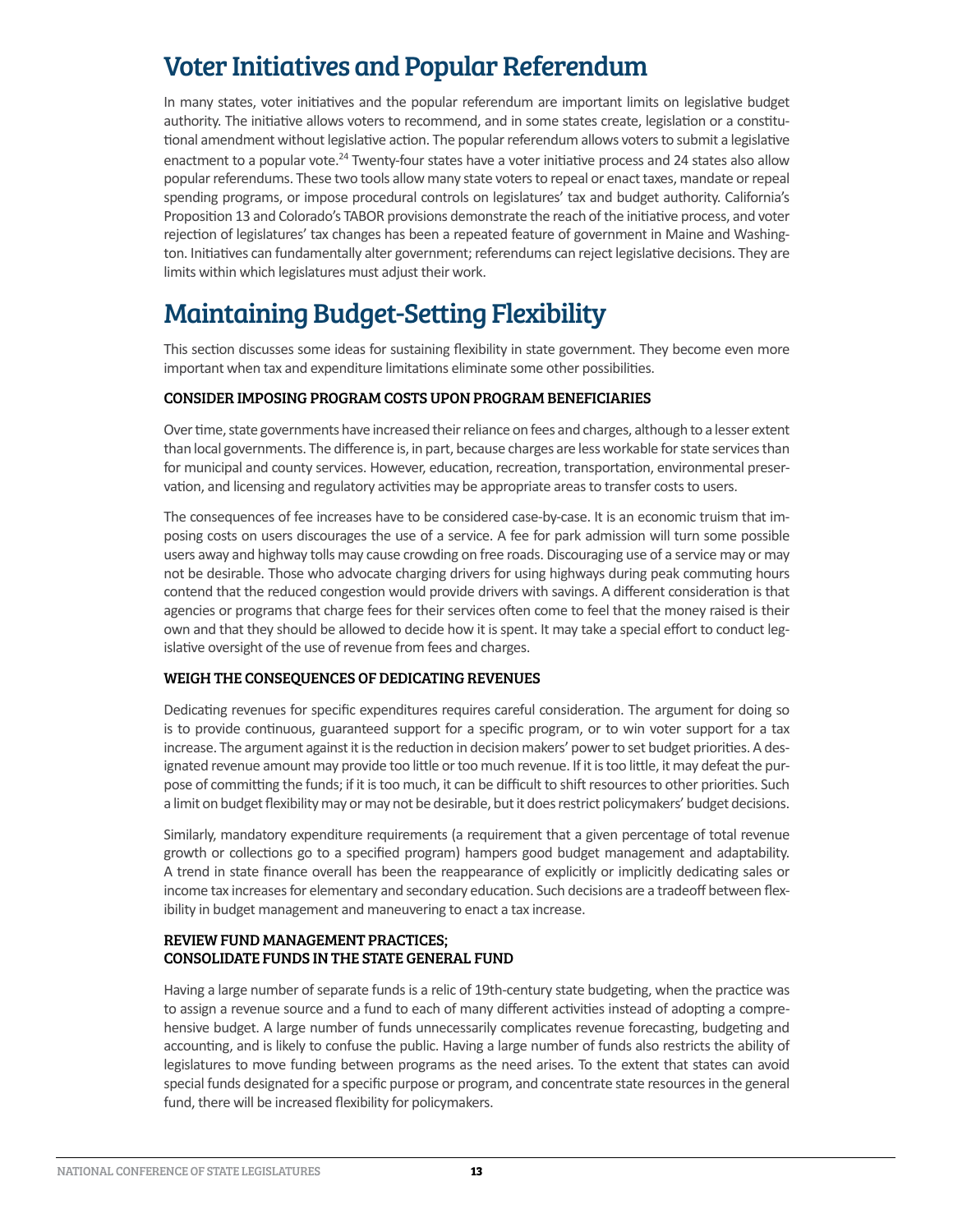#### <span id="page-16-0"></span>APPROPRIATE LESS THAN THE STATE REVENUE FORECAST

Some states protect themselves against erroneous revenue estimates and downturns in collections with provisions that prohibit appropriating all of the expected general revenue for the coming budget period. Any revenue saved from one year can be appropriated in the next. Provisions in Delaware, Mississippi and Rhode Island only allow the appropriation of 98 percent of the general fund revenue estimate. Iowa allows 99 percent to be appropriated. Oklahoma, traditionally plagued by unpredictable revenue fluctuations because of energy prices, allows the appropriation of 95 percent of the forecast. State practices differ in the use of the revenues above the limit. Such revenue can be appropriated in a subsequent legislative session or may be deposited into the state budget stabilization fund.

#### CREATE AND FUND A BUDGET STABILIZATION (RAINY DAY) FUND

Almost all states attempt to smooth the business cycle by setting money aside in good times to use when shortfalls occur. "Budget stabilization funds" and "rainy day funds" are two names for this practice. States vary greatly in the ways such funds were created, how they are funded, and how the money can be used.<sup>25</sup> Some states maintain balances in their general fund when possible for use in the subsequent fiscal period. Many have more than one reserve fund with different purposes and provisions for use. Techniques are less important than a commitment to smoothing the impact of the business cycle by setting aside revenues.

#### **Rainy Day Funds**

Over time, the number of budget stabilization funds across the nation has expanded along with the allowable usage of existing funds. Forty-seven states, the District of Columbia, Puerto Rico and the U.S. Virgin Islands have budget stabilization funds. Since 2000, at least 11 states have raised the percentage caps on their funds, allowing for their funds to play a larger role in the event of economic instability. Previously, many states allowed withdrawals only when pressure was placed on budgets due to poor revenue performance. States also have expanded the purposes of their funds to include pressures from unanticipated state expenditures resulting from catastrophic events (e.g., the 9/11 terrorist attacks and Hurricane Katrina). The public generally appears to support budget stabilization funds. During the last decade, voters have overwhelmingly approved the creation of budget stabilization funds when the issue was brought before them.<sup>26</sup>

For more information on state rainy day funds, see NCSL's online report **["State Budget Stabilization Funds](http://www.ncsl.org/default.aspx?tabid=12630)."**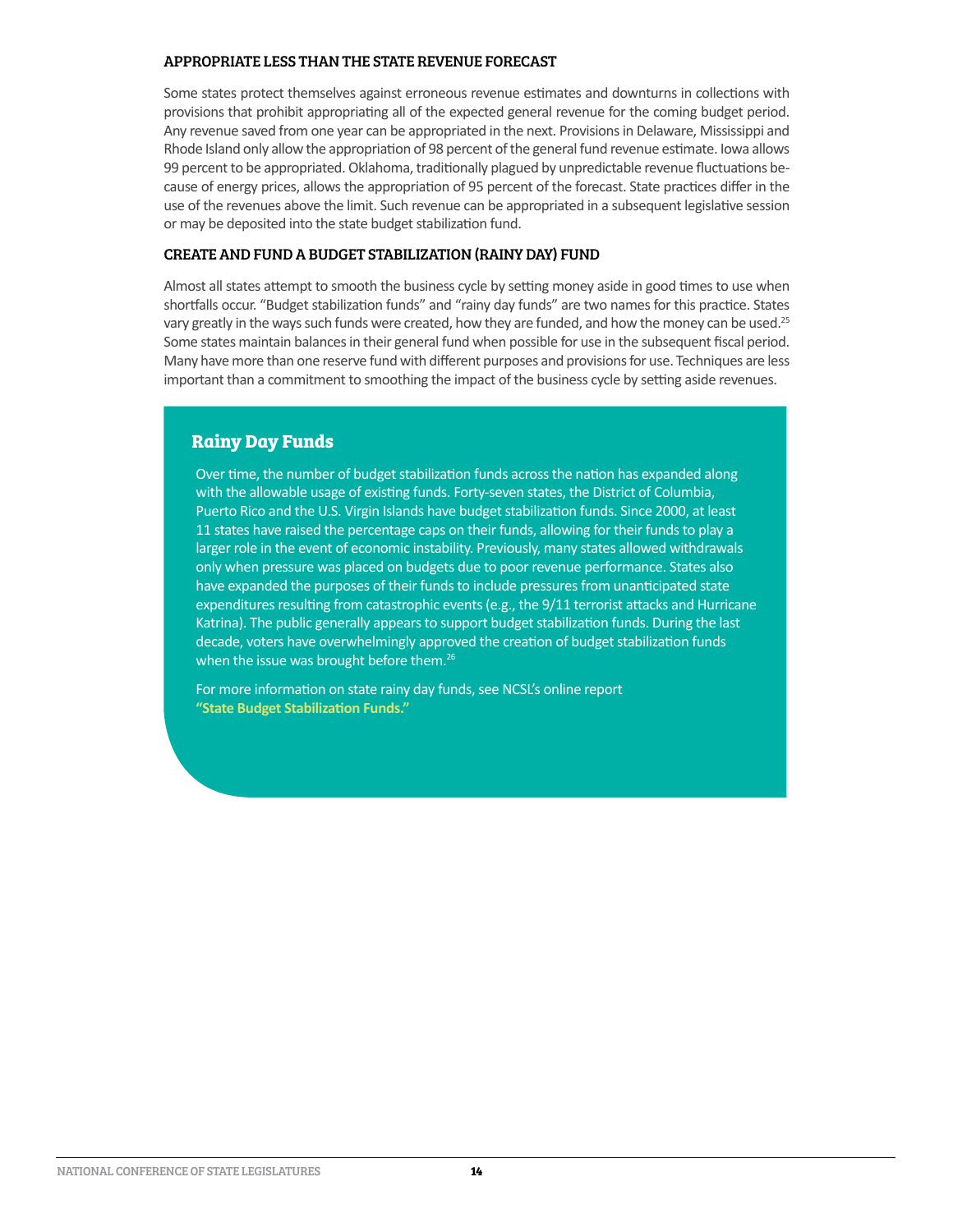# <span id="page-17-0"></span>**4**

## **Managing the State's Finances**

Balancing the budget is at the heart of state fiscal management. As previously discussed, the specific nature of the requirement varies from state to state. It is possible in some states to roll a deficit forward from one year to the next, to use short-term borrowing, or to use accounting practices to resolve a budget shortfall. But this seldom occurs. Even when fiscal conditions are as harsh as they were during the Great Recession, states almost invariably balanced their budgets. This is partly because of constitutional and statutory balanced-budget requirements, but mostly it is because the state political expectation is that the budget will be balanced for each budget period.

Balanced budget requirements refer to the state operating budget and not to the capital budget. Generally, operations include all ongoing activities. For example, salaries, payments to vendors for medical care, rent of buildings, purchases of supplies and equipment, and grants to local governments. Capital budgets include new construction, the acquisition of land, other major equipment purchases and repairs or modifications of structures. The specific guidelines vary from state to state. In FY 2010, the 50 states' capital expenditures came to \$117 billion, while states spent \$1.4 trillion on current operations and aid to local governments.27

State governments typically borrow money to finance capital expenditures, although when fiscal conditions are strong, the practice of financing capital projects from annual revenues becomes more common. States can issue long-term debt to fund capital expenditures; however, the amount of debt that states can issue is limited in most states by state law or the state constitution.<sup>28</sup>

Long-term borrowing to finance operations refers to instances when the amount borrowed is not paid back in the same fiscal year. States also issue short-term debt, such as revenue anticipation notes, to fund operating deficits.29 States use this type of short-term borrowing, which is paid back within the same fiscal year, to finance operations due to temporary imbalances between revenue receipts and expenditures. Long-term borrowing to finance operations is rare, yet in recent years this practice has occurred.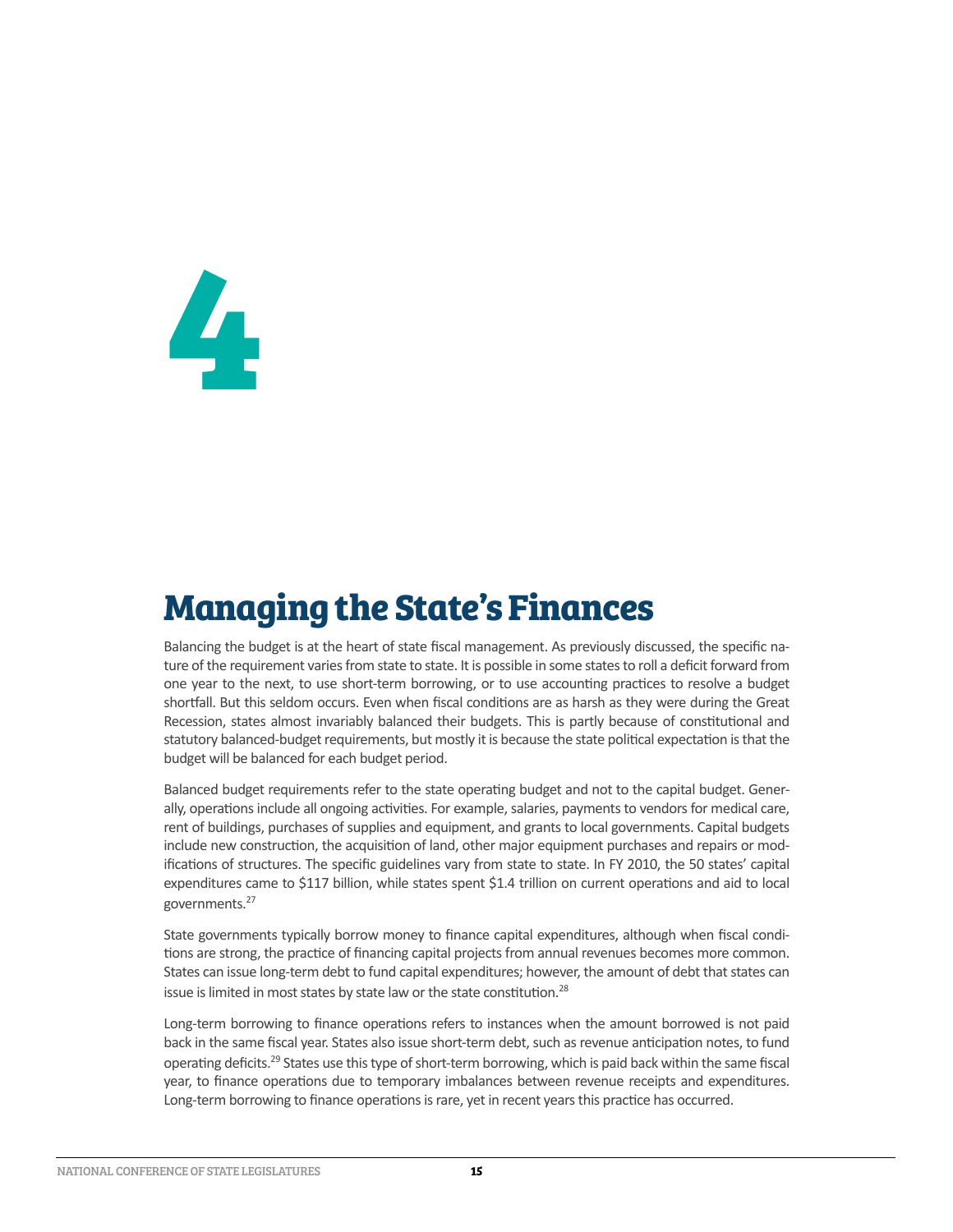<span id="page-18-0"></span>When managing their states' finances, lawmakers must also take federal funds into account. Every state receives and administers funds from the federal government. Federal funds make up a significant share of total state spending. In FY 2008, 26.3 percent of state spending was from federal funds. Federal funding to state governments increased after the adoption of the American Recovery and Reinvestment Act of 2009 (ARRA). In FY 2010, federal funds represented about 34.1 percent of total state spending.<sup>31</sup>

The rules and processes governing how states spend federal funds are complicated. In some instances, federal law dictates how the funds must be spent. In other cases, the state is given spending discretion, and the state legislature or executive branch determines how the money is allocated.

Regardless of a state's strategy in handling federal funds, balancing a budget is not a simple matter. It involves good revenue and expenditure forecasts and mechanisms to finance or reduce state spending when revenues fail to meet expectations. This chapter discusses the following ways of meeting those needs:

- Agree on the basic budget numbers;
- Account for and review tax expenditures;
- Develop clear guidelines for capital budgeting;
- Provide a mechanism to reduce expenditures when revenues fall short; and
- Beware of quick fixes that create long-term problems.

### Agree On the Basic Budget Numbers

Some numbers that are basic to budget negotiations can be agreed upon through established processes, removing potentially divisive issues from debate. The following suggestions are based on what state governments have found to work effectively.

#### ESTABLISH A CONSTITUTIONAL OR STATUTORY PROCESS TO PRODUCE A REVENUE FORECAST THAT IS BINDING UPON THE LEGISLATURE AND GOVERNOR

Over half of the states have mechanisms to produce a binding revenue forecast. As a rule, binding forecasts are produced by executive branch agencies or by a consensus process; the latter typically includes legislators or legislative staff. No state legislature by itself produces a revenue estimate that is binding on the executive. In some states, however, legislative agencies prepare revenue estimates that are used by both the executive and legislative branches. The advantage of a binding forecast is that it removes this difficult, technical process from political debate or, at least, terminates the debate at some point so that all parties can proceed. For the mechanism to work, the process of arriving at a binding forecast must be trusted by the governor, legislators and the general public. The procedure has to be clear, open and consistent from year to year.

Almost half of the states have processes to produce a consensus forecast, requiring the agreement of at least the executive and legislative branches. Several states include a state university faculty economist or private sector economists in the process. In addition to their expertise, their involvement makes the revenue forecast less of a routine activity for elected or appointed officials. Combined with an open and publicized process, this adds to its credibility, which in itself can strengthen the binding character of the forecast.<sup>32</sup>

Forecasts are developed from past trends and are susceptible to error in times of rapid change. States could benefit from supplementing their forecasting system with occasional revisions. The team that establishes the forecast should have the power to review it formally and to revise it occasionally. Doing so more than quarterly is unnecessary because frequent revisions give too much emphasis to trends that might be short-lived.

#### **Borrowing to Finance Operations**

California provides a rare example of longterm borrowing to finance operating expenses. In 2003, California officials faced accumulated deficits totaling \$12.3 billion.<sup>30</sup> In response, voters approved the California Economic Recovery Bond Act (CERBA) through Proposition 57. CERBA authorized the state to issue up to \$15 billion in Economic Recovery Bonds (ERBs) to eliminate a general fund reserve deficit and cover general fund obligations. The state issued \$10.9 billion in ERBs in FY 2004 and \$3.2 billion in FY 2008. Repayment of the ERBs is secured by a pledge of revenues from a one-quarter cent increase in the state's sales and use tax.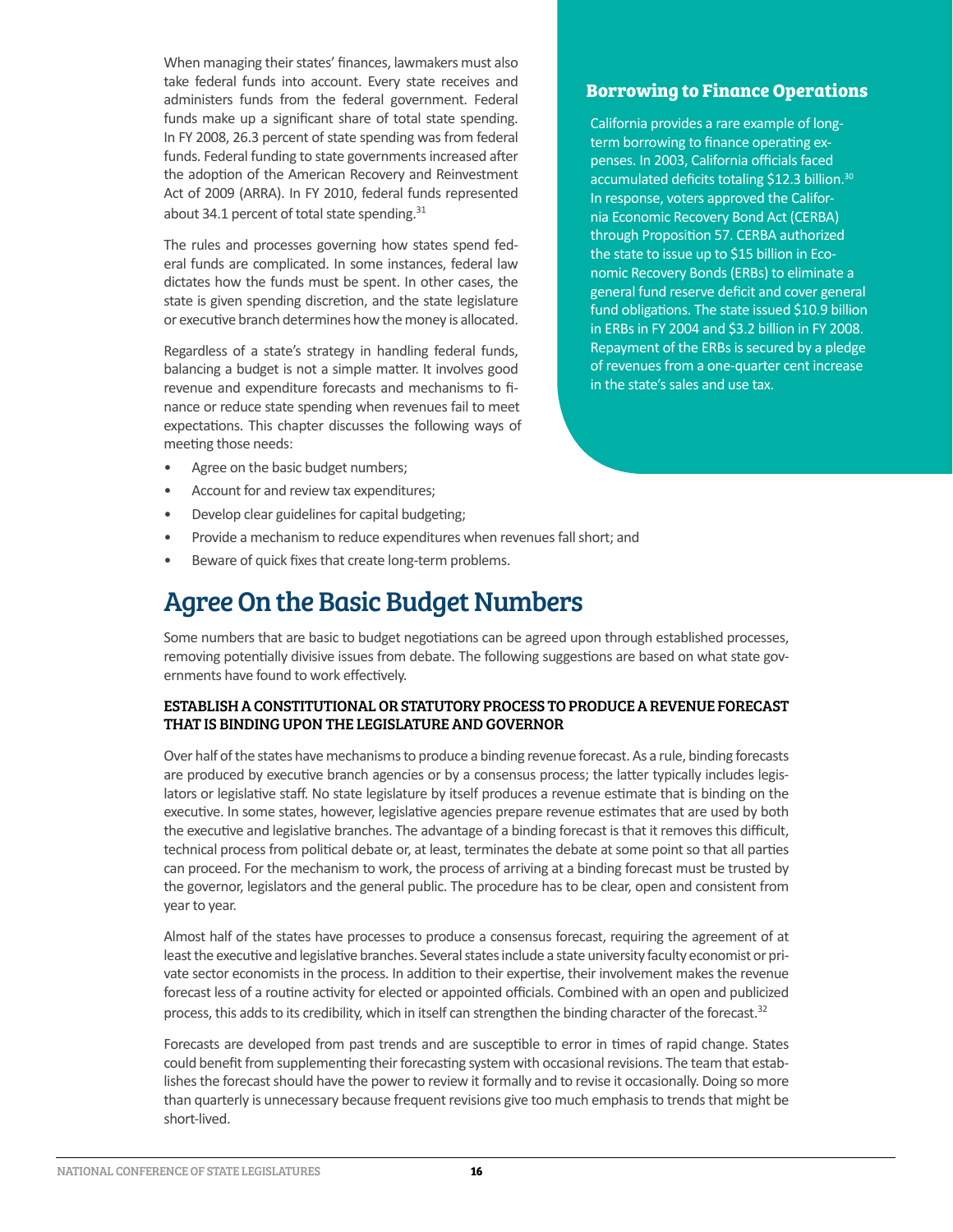#### <span id="page-19-0"></span>ESTABLISH A PROCESS TO FORECAST THE FIGURES THAT DRIVE THE BUDGET

Examples of statistics that drive the budget are school enrollments, prison populations and social services agency caseloads. Other important data of budgetary significance are long-term public obligations represented by public employee pension and health insurance plans, capital needs and bonded debt.

The goal is to remove from debate what can reasonably be settled by technical analysis. Whether the prison population is too high is a matter for policy discussions, but the size of the prison population should not be debatable. In certain instances, base funding levels for certain programs—most commonly K-12 education— have been set by court order. This usually happens when a court rules that lawmakers have failed to meet the state's constitutional duty to provide a certain service at its legally required level. In these cases a base funding level for those spending areas is largely established before the formal budgeting process begins. Such numbers should be readily available to legislators, legislative staff and the public. The executive branch is the appropriate source of such numbers, but the process of generating them should be open to legislative participation and critique, because legislative deliberations rely on such numbers.

#### ESTABLISH A PROCESS TO DEFINE THE BUDGET BASE AND AGREE ON THE AMOUNT

The most common method of state budgeting begins with the current level of spending on operations (the budget base), assumes the level of services it provides is the appropriate level, and then adds to or subtracts from the base in relatively small amounts (increments). Even as some states move toward more emphasis on performance-based budgeting—focusing on the outcome of services rather than on the amount of resources given to an agency—the base is an essential starting point.

Calculating the base can be complicated because it does not include all state spending. The base often excludes capital expenditures and other one-time expenses. It may need adjustments to reflect the full annual cost of a program that was initiated midyear. Because the base is typically the beginning point for the next budget, it is important to reach agreement to keep the process moving.

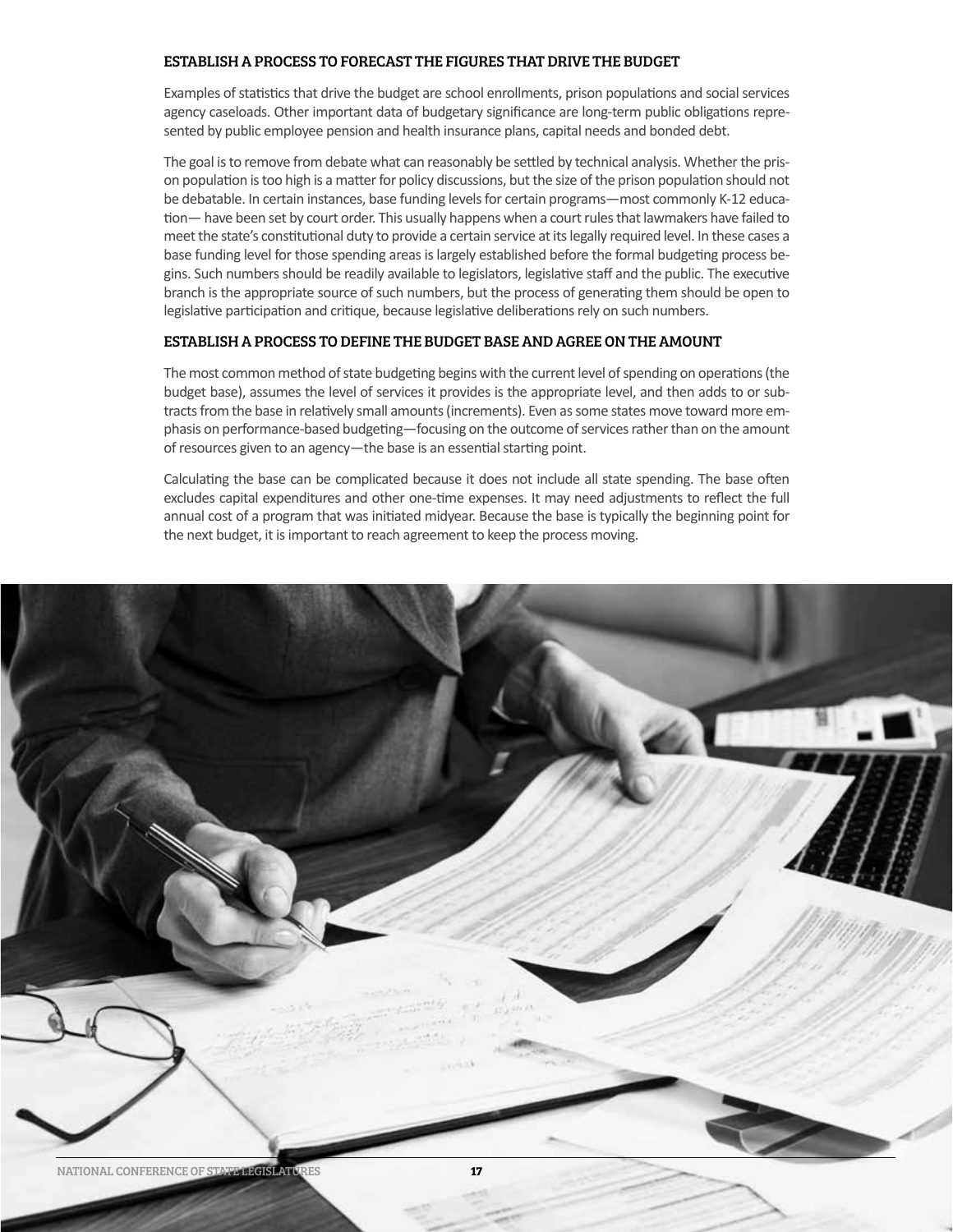<span id="page-20-0"></span>A particular area of difficulty has to do with developing a continuation-level budget. This term refers to a budget in which the base for the coming budget period is not just the amount spent in the current budget period, but where the base is increased to cover the effects of inflation, cost increases other than inflation, allowances for caseload growth, increased insurance costs, statutory cost-of-living adjustments and any other additional amounts required to continue current levels of services. A continuation-level budget makes the assumption that such costs will be covered. These budgets have the advantage of showing how much additional money is needed just to continue existing programs. There can be an apparent budget shortfall even in the face of growing revenues, however, if the total amount required to cover "continuation" costs is greater than the revenue growth.

This process can be confusing to legislators and the public. Continuation-level budget costs can absorb year-to-year revenue growth unless it is substantially above inflation, possibly turning apparent revenue growth into apparent shortfalls. Continuation-level budgets can easily become political footballs, turning a theoretically useful tool into an impediment in the budget process.

For these reasons it is essential that budget documents specify the nature of the base they are built upon and the nature of any assumptions. Amounts added to previous levels of funding to cover costs or caseload increases should be identified as such, and the rationale for the estimates should be specified. Laying out the facts may not bring agreement with them, but can, at a minimum, clarif what the numbers are intended to mean.

## Account For and Review Tax Expenditures

A tax expenditure is a tax credit or exemption designed to encourage some particular activity. For example, tax breaks to encourage economic development or charitable contributions. Such tax expenditures represent foregone revenues and are the fiscal equivalent of state expenditures for the same purpose. Tax expenditures should be subjected to the examination that formal budget items regularly encounter.

#### ACCOUNT FOR ALL TAX EXPENDITURES IN A COMPREHENSIVE TAX EXPENDITURE BUDGET

While tax expenditures have a cost, they rarely are listed in the budget document. To account for these expenditures, at least 43 states now produce separate tax expenditure budgets, also called tax expenditure reports.<sup>33</sup> A tax expenditure budget shows the costs, expressed in lost tax revenue, of a tax credit or exemption that is intended to benefit some group of taxpayers or encourage a public policy goal. It shows revenue losses just as a regular budget shows expenditures. For example, states may exempt a portion of retirement income from personal income taxes or provide deductions for business subsidies for child care. In addition to identifying the revenue loss from such tax preferences, useful tax expenditure budgets also provide data that can be used to evaluate the effectiveness and efficiency of these policies.

Tax expenditure budgets vary in their format and content. To make sound decisions, policymakers need comprehensive information, yet some states' reports neglect vital information. Weaknesses common in tax expenditure budgets include omitting certain types of tax expenditures, omitting some tax expenditure cost estimates and publishing reports sporadically.<sup>34</sup>

#### ESTABLISH A PROCESS TO REVIEW TAX EXPENDITURES ON A REGULAR CYCLE

Individual tax expenditures should be reviewed on a regular basis. Subjecting state tax expenditures to thorough evaluations helps lawmakers make informed policy choices and enhances accountability. Appropriated expenditures are normally subjected to regular review as a part of the annual or biennial budget process, but in many cases tax expenditures are not reviewed on a regular cycle, if at all. Additionally, the lack of regular review can allow the cost of some tax expenditures to grow unrestrained beyond what policymakers might find acceptable.

Tax expenditure evaluations allow policymakers to examine the costs and benefits of these polices and to determine whether to continue them. Lawmakers have a responsibility to ensure that individual tax expenditures produce their intended effect and do so at a reasonable cost. The Pew Charitable Trusts studied states' evaluations of tax incentives for economic development and their report found that most states do not know whether these tools deliver strong returns.<sup>35</sup> The report found that no state regularly and rigorously tests whether their tax incentives for economic development are working nor ensures that lawmakers consider this information when deciding whether to use them, how much to spend and who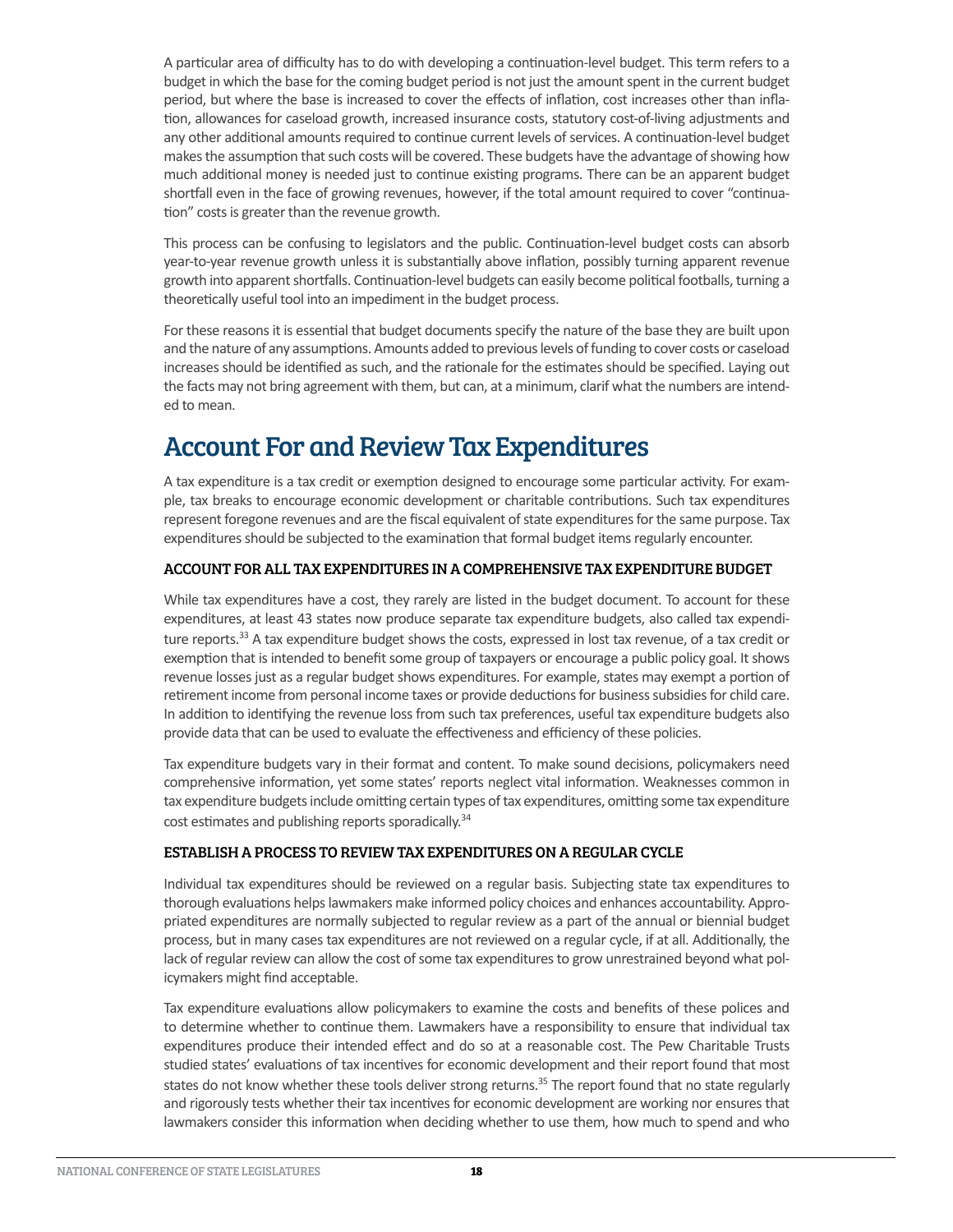#### <span id="page-21-0"></span>**Oversight Through Sunset Provisions On Tax Expenditures**

Oregon and Nevada implemented sunset provisions to force tax expenditures to expire periodically. Before a tax expenditure is set to expire, the reviewing body may retain it, modify it or allow it to terminate. This sunset review requires legislatures to review individual tax expenditures on a regular basis. Sunset provisions mandate oversight of tax expenditures that might otherwise remain in the tax code with little subsequent evaluation.

In 2009, Oregon passed House Bill 2067B, which established expiration dates of six years for a variety of tax credits. The expirations are staggered for the different categories of tax expenditures in the coming years. In 2011, environment, business and agricultural tax credits were set to expire. In 2013, education, housing and community service tax credits sunset, and in 2015, medical care, childcare and family tax credits will sunset. New tax credits that are passed expire six years after the enactment by default, unless specified otherwise.

In 2011, the first phase of the tax credit review process occurred. Oregon's Joint Committee on Tax Credits reviewed 20 income tax credits scheduled for sunset that year. The committee allowed nine credits to sunset, extended nine after modification, accelerated expiration of one, and broke the business energy tax credit into three new tax credits for conservation, renewable energy generation and alternative transport. According to the Oregon Legislative Fiscal Office, the sunset provisions saved the state \$30.7 million in the 2011-13 biennium and will save \$117.1 million in the 2013-15 biennium. The savings were calculated by comparing the impact of the credits as modified in 2011 to the cost of continuing the tax credits in its existing form.<sup>37</sup>

In Nevada, a constitutional amendment requires that all new tax exemptions on property and retail sales include a sunset date.<sup>38</sup> The legislatively referred constitutional amendment was originally was passed by a majority of the Legislature in both the 2005 and 2007 sessions and was ratified by voters in the 2008 general election. The amendment became effective on November 25, 2008. In addition to requiring a sunset date, the amendment requires the Legislature to make public the purpose and benefit of the tax exemption and requires that similar classes of taxpayers meet similar requirements for claiming exemptions.

As stated in the ballot question submitted to the voters, the goal of the amendment is to ensure that exemptions do not outlive their usefulness or reduce revenue unnecessarily. Periodic review allows the Legislature to decide if an exemption serves the social or economic purpose stated and whether the benefits exceed the costs of maintaining the exemptions. The amendment, however, does not set a specific date or a period of time by which exemptions must expire, nor does it establish standards for the Legislature to follow when considering effective periods.<sup>39</sup>

> should get them.<sup>36</sup> Although tax incentives for economic development are a subset of overall tax expenditures, the lessons from this study may have broader applicability to all tax expenditures. Not only should tax expenditures be accounted for and regularly reviewed, but a process should be in place to ensure that lawmakers have integrated the evaluation results into the budget and policy process.

## Develop Clear Guidelines for Capital Budgeting

States spend a significant amount of money on capital projects—over \$117 billion in FY 2012.<sup>40</sup> To make informed decisions, legislators need an up-to-date inventory of capital stock and its condition, a long-range plan outlining future needs, and information on how capital budget requests fit into overall budget plans. Capital requests should appear in a single budget, separate from operations requests, to facilitate comparison of projects with each other and with long-term plans and statements of needs. Capital budget requests should include forecasts of the costs of operating and maintaining facilities, as well as acquisition or construction costs. An orderly process of developing and financing capital facilities can assist legislators in making optimal use of resources and in using capital to foster economic and social development.<sup>41</sup>

## Provide a Mechanism to Reduce Expenditures When Revenues Fall Short

Reducing spending after a budget has been passed is painful and politically difficult. A formal process for making reductions can mitigate the difficulty by clarifying the roles of the governor and the legislature. Additionally, for the majority of states where legislatures are not in session year-round, an established process can permit a timely response to a sudden problem.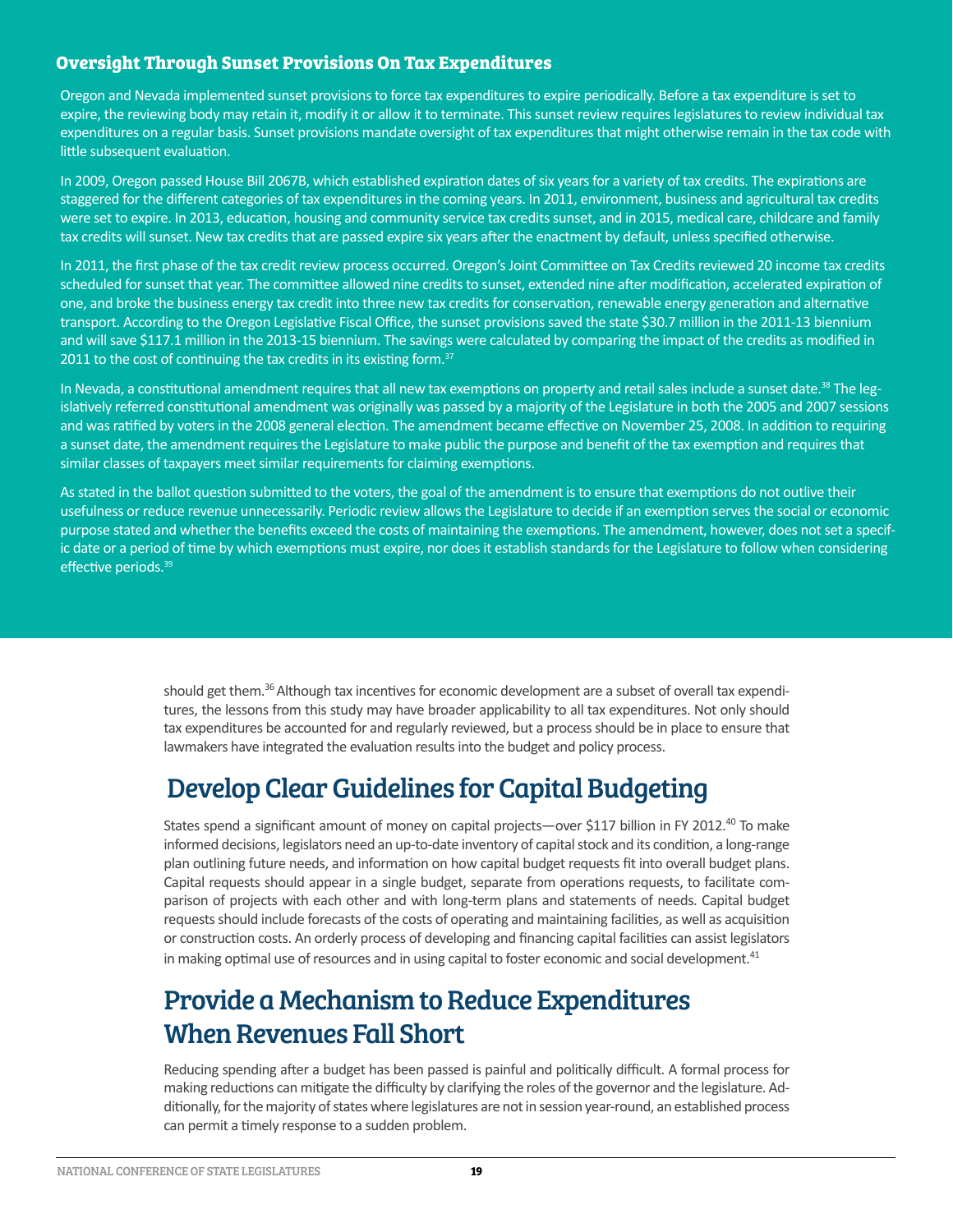<span id="page-22-0"></span>The powers that legislatures and governors have to cut budgets differ greatly from state to state and from time to time, so having these roles well-defined makes the budget-cutting process smoother than when these roles are ambiguous.<sup>42</sup>

Nine states give their governors full authority to cut the budget when there is a revenue shortfall. Very few states prohibit the governor from making any spending cuts. California, which has a full-time legislature, is the exception. Vermont delegates budget-cutting authority to an eight-member Joint Fiscal Committee when the legislature is not in session. Generally, state constitutions give governors limited authority to make cuts and require legislative participation when the extent of gubernatorial authority is inadequate. Maryland, for example, allows the governor to cut any line item appropriation by as much as 25 percent. Louisiana and Montana limit such cuts to 10 percent and Connecticut limits such cuts to 5 percent.

The state legislatures' role, if one exists, in cutting an enacted budget is an issue settled on the basis of state constitutions, traditions and preferences. In all cases, a specific mechanism to cut an enacted budget should be in place before the need for it arises.

## Beware of Quick Fixes that Create Long-Term Problems

Sound policy for one situation may prove to be unsound policy when circumstances change. Various legislatures have ignored the advice below because they saw no alternative. But these are sound rules that make sense to observe whenever possible:

#### BE VERY CAUTIOUS WHEN SPENDING RESERVE FUNDS

Lawmakers should be wary of using rainy day funds for ongoing purposes. Pressure to spend these reserves can be great, especially during an economic downturn. While tapping into rainy day funds may be appropriate, lawmakers should exercise caution when using these reserves to increase spending or backfill spending for ongoing programs. Using rainy day funds may dampen the effects of economic trouble in the short term, but if revenues do not rebound, then these practices can force more long-term budget and service cuts.

#### DON'T MAKE SHORT-TERM BUDGET DECISIONS WITHOUT CONSIDERING THE LONG-TERM BUDGET EFFECTS

In a political system that often rewards short-term decision making, it can be difficult for lawmakers to focus on long-term planning and budgeting. Long-term budget outlooks can help states maintain good fiscal standing, and can help limit the effects of economic cycles on state finances. Such planning documents help states avoid common financial pitfalls, including neglecting the maintenance costs of assets, shifting money from one fund to another to close gaps, borrowing to finance day-to-day operations and relying on one-time revenues for ongoing expenses. Long-term budgeting can help policymakers avoid one-time fixes, even under the pressure of an economic downturn.

#### PROTECT THE TAX BASE THROUGH GOOD AND BAD TIMES

When revenue collections routinely exceed expectations, protect the tax base by rebating taxes rather than cutting taxes. Years of exceptionally high collections do not last, and cutting taxes at a time of economic expansion can lead to calls for tax increases when economic growth slows. When recessions reduce collections more than expected, consider temporary tax increases. This can help avoid the cycle of higher revenues and expanded spending when prosperity returns.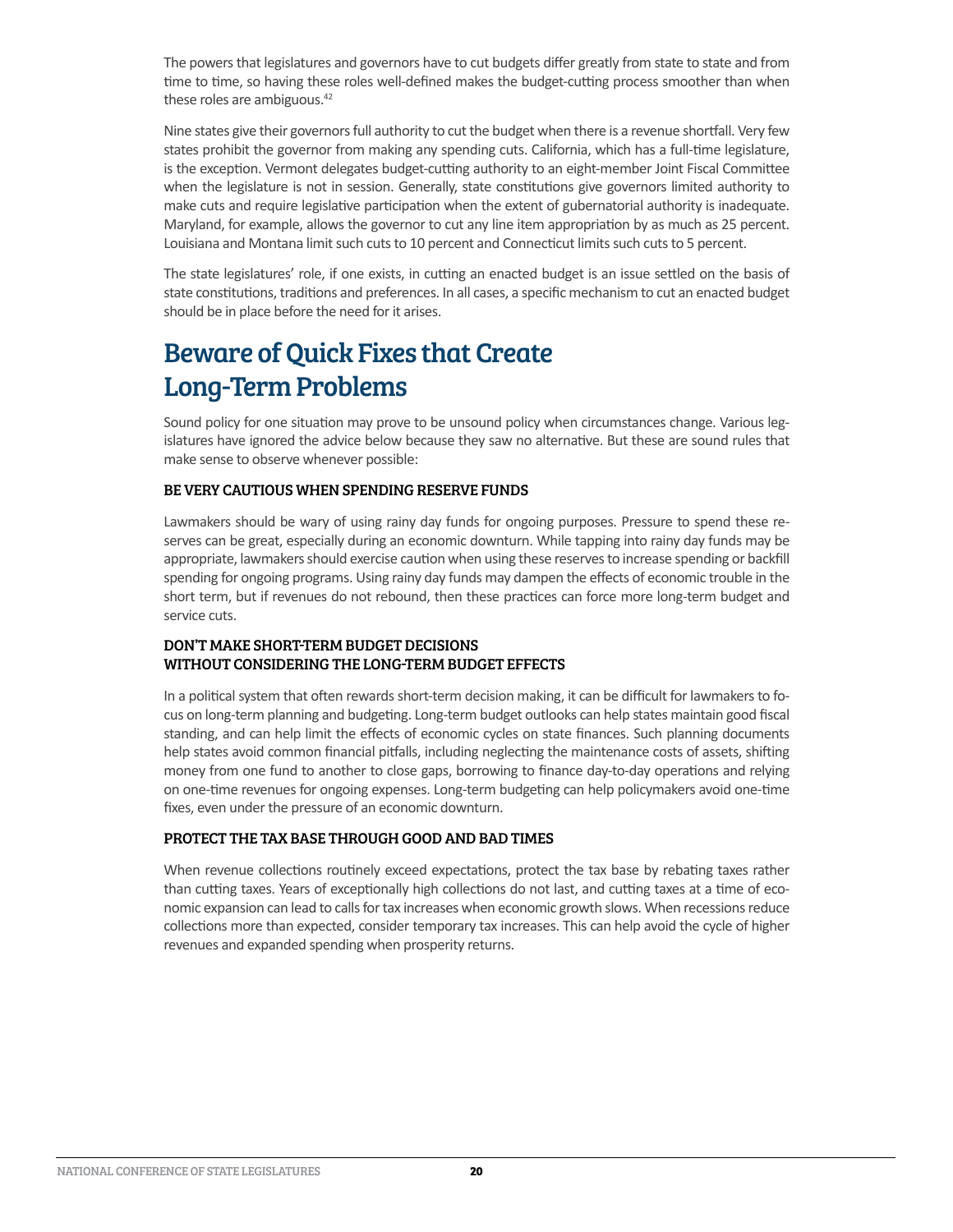#### <span id="page-23-0"></span>**Early Retirement Incentives**

In 2011, Kansas instituted a voluntary early retirement program, offering approximately 4,000 state employees an incentive to retire early.<sup>43</sup> The program ran from August 2, 2011, through October 31, 2011, and offered participating employees two choices. Employees could choose between a lump-sum cash payment of \$6,500 or post-retirement group health insurance coverage. Under the second option, an eligible employee could continue group health insurance coverage and the state would pay the employer's share of the plan for 60 months for individuals or 42 months for employees on the member-plus-dependents plan, or until the employee reached age 65.

By the close of the program, at least 951 state employees had elected to participate in the early retirement plan. Kansas Employee's Retirement Plan System (KEPRS) executives estimated that paying early retirement benefits would not cause a significant earlier-than-expected demand on the state's pension fund.44 However, the program's impact on the KPERS long-term liability is unknown. According to the Kansas Legislator Briefing Book 2012, at least three more years of data are needed to compare with the past three-year study to determine the actuarial impact.<sup>45</sup>

The Governor's Budget Report Fiscal Year 2013 noted that the Voluntary Retirement Incentive Program would result in savings of \$24 million if all vacated positions remained unfilled.<sup>46</sup>

#### DON'T INTENTIONALLY OVERESTIMATE REVENUE OR UNDERESTIMATE EXPENSES, PARTICULARLY WHEN IT COMES TO THE STATE RETIREMENT SYSTEM

In general, overestimating revenue or underestimating expenses can lead to budget shortfalls, which can force budget cuts. Accurate revenue forecasts benefit policymakers when developing state budgets. Seek sound actuarial advice when considering changes to the assumptions or the contribution rates connected to a state retirement system.

#### DON'T EXPECT TOO MUCH FROM EARLY RETIREMENT INCENTIVES

Early retirement incentive programs can be expensive in the long run if they are not carefully designed and subjected to an actuary's calculations of costs. Where savings exist, they are most likely to result from a reduction in the number of state employees. Such reductions can be difficult to preserve. If not carefully managed, early retirement incentive programs can substantially increase a pension fund's longterm liability.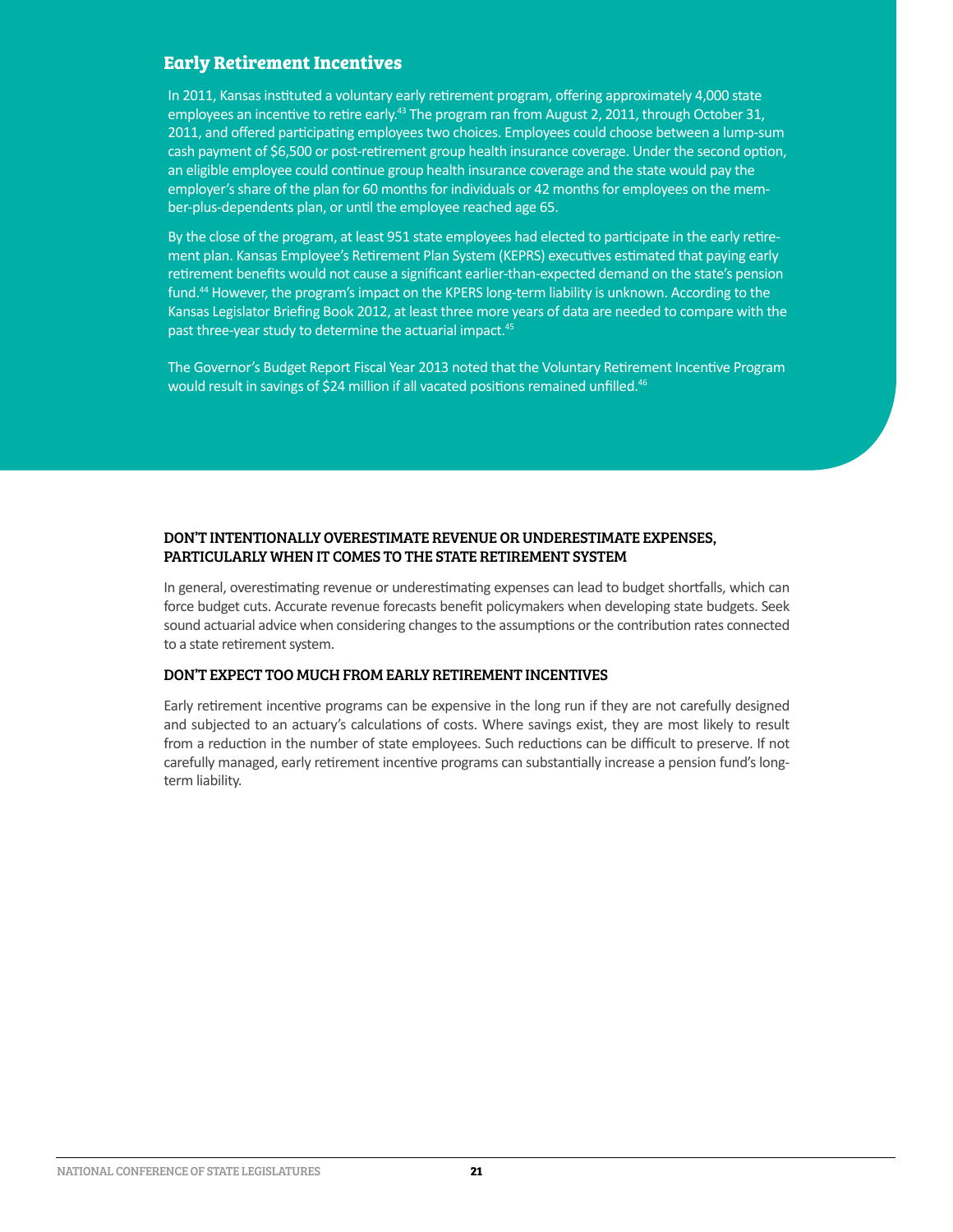<span id="page-24-0"></span>**5**

## **Making and Communicating Decisions**

Total state budgets range from about \$4.5 billion in South Dakota to more than \$282 billion in California.<sup>47</sup> South Dakota's Legislature has 12 weeks to consider its budget, while the California Legislature has about 20. In both cases—and in most other states—consideration of the budget occurs in the midst of all the other legislative activities of a regular session. The complexities of the budgeting process, combined with the compressed nature of legislative sessions, can be challenging for not only legislators and the governor, but also the taxpayers, who are the ultimate beneficiaries of the budget.

Every state's budget process has unique features. Legislatures vary greatly in their independence from the executive branch, in the proportion of legislators who participate directly in the process, in the amount of time it takes to write a budget, in the attention they give to budget administration and program evaluation, and in partisanship. A fair and open process does not depend upon any specific set of procedures and there's no way to ensure a timely, smooth completion.

The points that follow are not intended as one-size-fits-all recommendations. States are too distinctive for any formula to apply. This chapter instead discusses a variety of solutions legislatures have found for the problems they have in common.

## The Budget Cycle—Annual and Biennial Budgets

One of the most common recommendations for budget reform is to change the budget cycle to a biennial budget in an annual-budget state, and vice versa. The trend among state governments for the past 70 years has been to abandon biennial budgeting for annual budgeting. In 1940, 44 states enacted biennial budgets; only 19 do so now.48

However, not all changes have been in one direction. A few states have moved from annual to biennial budgeting over the past 20 years or have changed back and forth, because of partisan politics, uncertainty as to which worked better, or both. Connecticut returned to biennial budgeting in 1991, reversing the deci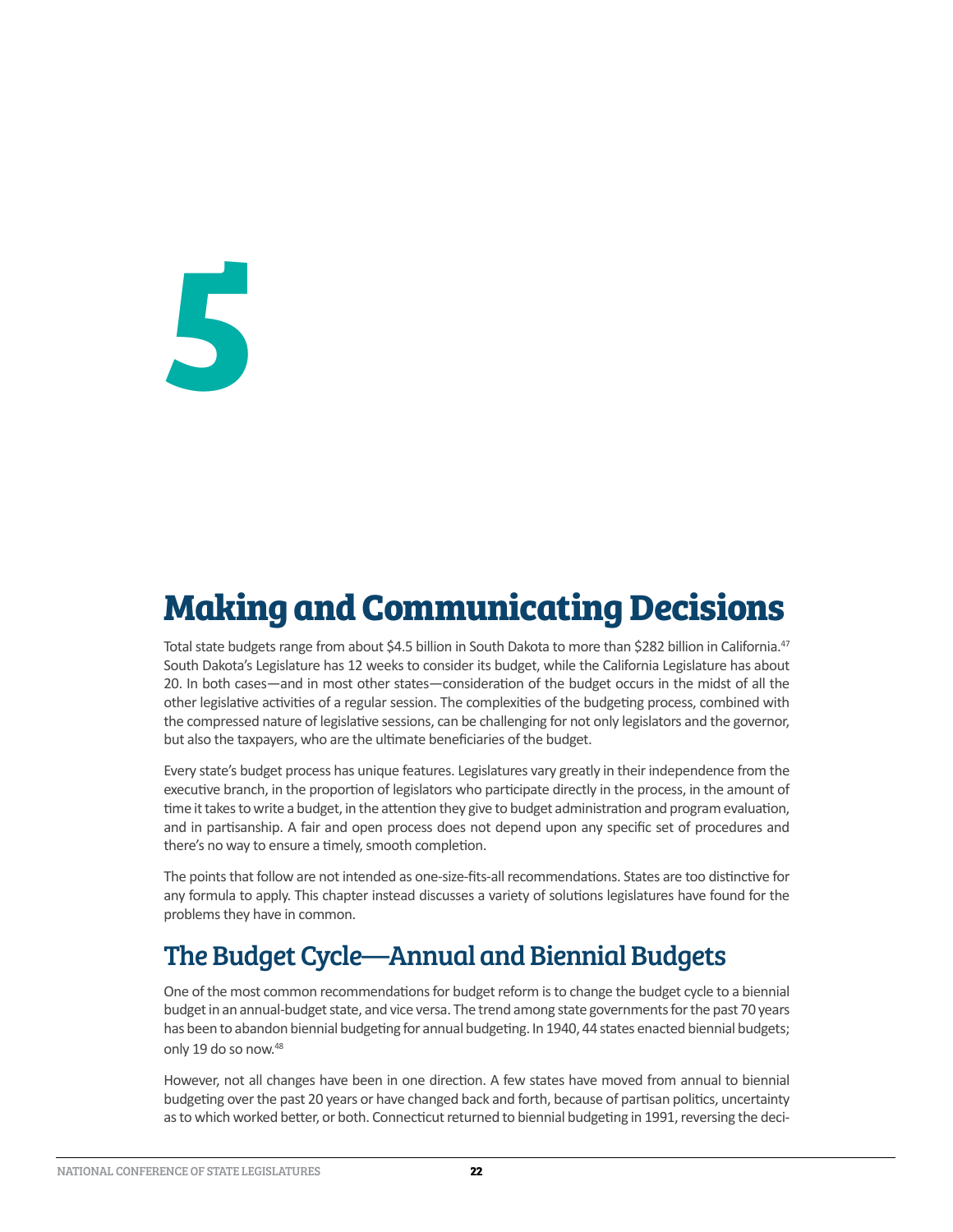<span id="page-25-0"></span>sion lawmakers made to adopt annual budgeting when the state began annual legislative sessions in 1971. Arizona made a gradual transition from annual to biennial budgeting in the 1990s, and completed the process with the enactment of a biennial budget in 1999. Then, in 2002, it shifted to a bifurcated system under which larger agencies receive annual budgets while smaller agencies continue biennial budgeting. This system allows for some flexibility, with smaller agencies also receiving an annual budget when the Legislature and governor deem it appropriate. For example, in the years following the Great Recession, all agencies had received annual budgets in response to the uncertainty of state revenues. Kansas uses a similar method.

The arguments for and against annual budgeting are well known and rarely change. They are discussed at length in a separate NCSL report, "State Experiences with Annual and Biennial Budgeting." The essence of that report can be summarized with two quotations it contains. The first is from a report on budgeting cycles that the Council of State Governments (CSG) released in 1972:

> *"In reality, a state can develop a good system of executive and legislative fiscal and program planning and controls under either an annual or a biennial budget. The system would work differently with the alternative time spans, but could be effective under either approach." <sup>49</sup>*

The Public Affairs Council of Louisiana looked at the same issue 10 years later and reported:

*"The arguments used to justify and refute both annual and biennial budgets remain essentially unchanged [since the CSG report 10 years before] and unproven. The success of a budget cycle seems to depend on the commitment of state officials to good implementation rather than on the method itself." 50*

Biennial budgeting is sometimes said to be more conducive to long-term planning, program review and evaluation than annual budgeting because more time is available.

#### LONG-TERM PLANNING

Evidence from states that have switched from annual to biennial budgeting over the past 40 years fails to show that biennial budgeting has enhanced long-term planning. The CSG study in 1972 produced such conflicting evidence that it could neither confirm nor reject the idea. A Texas A&M University study in 1984 also was inconclusive on the point, as was the study conducted by the U.S. General Accounting Office in 1987.51 Analysts in Connecticut, however, emphasized that the governor and legislature greatly improved their long-term budget forecasting and analysis after the state adopted a biennial budget in 1991.

#### PROGRAM REVIEW AND EVALUATION

A strong argument for biennial budgeting is that it can provide time for administrators and legislators to focus on the results of their decisions and not just the process of budgeting. This was one of the principal arguments that led Connecticut to return to biennial budgeting in 1991. Proponents contended that, "The present system (of annual budgeting) does not allow enough time to review expenditures in depth. Those preparing the budget finish one year and then immediately plunge into the next year's budget."52 The biennial cycle was intended to focus on making major programmatic and budget decisions in the first year, and to devote the second year to in-depth evaluation of agency programs.

A Connecticut legislative committee that reviewed the biennial budget process in 2003 reported it had not met expectations. "Beginning with the first biennium," the committee observed, "the governor and legislature have proposed new and expanded programs along with significant policy changes in each year of the cycle. As a result, second-year adjustments and revisions are often extensive. There is also no evidence that legislators or state agencies give greater attention to program outcomes and performance measures in the second year of the cycle." It recommended, nonetheless, that biennial budgeting be retained to bring a perspective of more than one year to the process and to allow for greater performance evaluation.<sup>53</sup>

There is little evidence that either annual or biennial state budgets hold clear advantages over the other. The evidence is inconclusive on the question of whether biennial budgeting is more conducive to longterm planning than annual budgeting, although some evidence indicates that biennial budgeting is more favorable to program review and evaluation.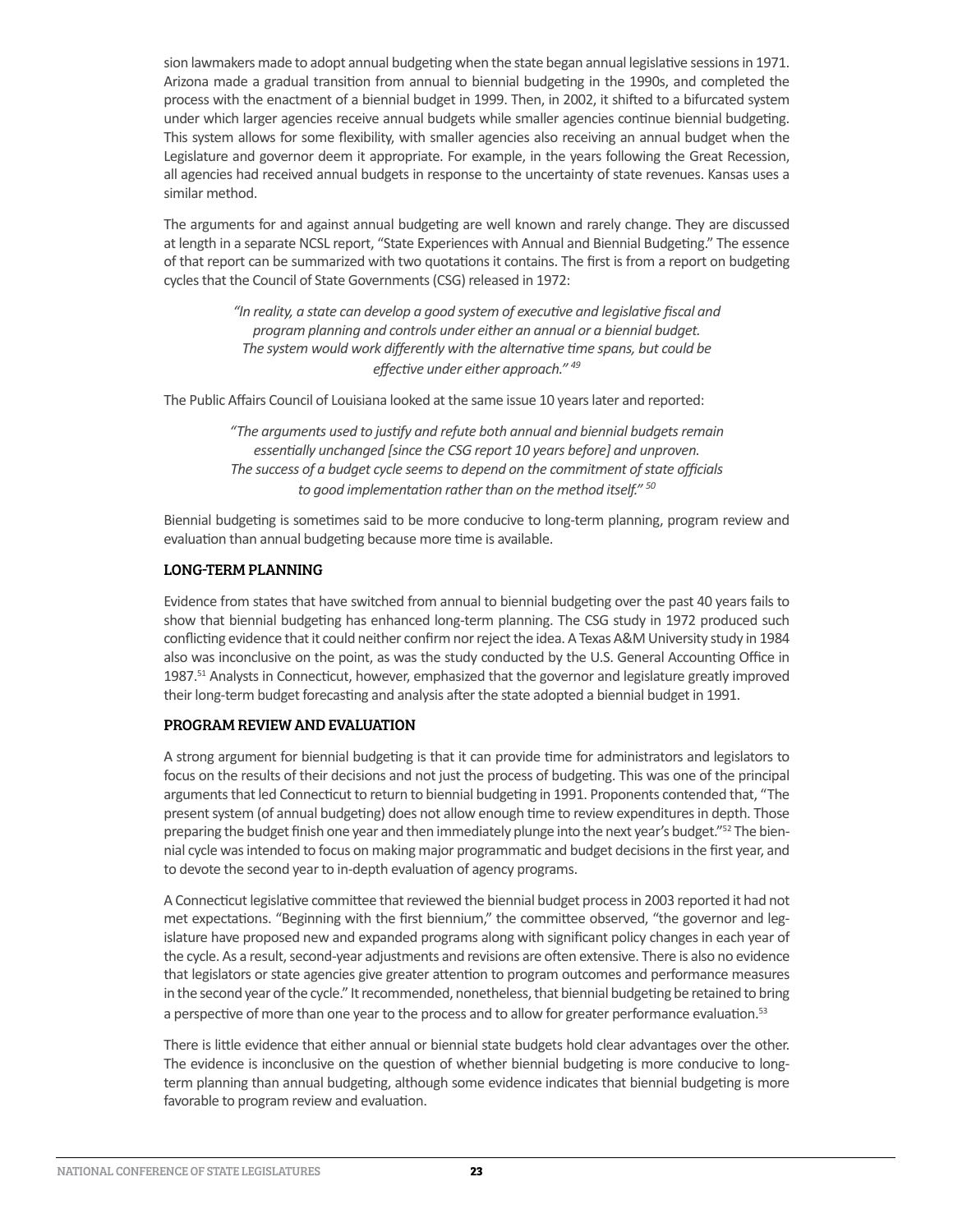## <span id="page-26-0"></span>Beginning the Process Early

#### BEGIN LEGISLATIVE HEARINGS BEFORE THE GOVERNOR HAS SUBMITTED A BUDGET

In most states, legislators wait for the governor's budget recommendations before starting budget deliberations, although in some states agency budget planners submit their budget proposals to legislators (or legislative staff) at the same time that the proposals go to the governor. This allows legislators and their staffs to begin work on the budget as early as September or October of the year before they have to vote on a budget. An early start allows for greater understanding and consideration of agency proposals and requests. It also allows for more program review and evaluation than may be possible during a legislative session.

Except for states with year-round sessions, such a schedule requires a substantial commitment of time when the legislature is unlikely to be in session, which part-time legislators may find difficult. It also requires legislative access to agency budget requests and personnel, which some governors may resist. Solving these challenges enriches the process by increasing legislative knowledge of agencies and budgets, expanding opportunity for executive officers to make their case to the legislature, and enhancing public knowledge of state finances through hearings and media coverage.

#### ENCOURAGE THE GOVERNOR TO SUBMIT THE BUDGET EARLY

A governor's budget is the most important comprehensive planning document most legislators ever see. Even in the handful of states like Texas and Colorado where the enacted budget is in all senses a legislative product, the governor's budget sets the agenda for a legislative session as no other document can. When governors issue their budgets late, usually in violation of established rules, they truncate the time available for consideration. Governors should recognize the importance of a timely budget submission and observe statutory and constitutional requirements.

## Who to Involve in the Budget Process

How much rank-and-file legislators are involved in the legislative budget process varies greatly among the states. In some states, budget committees are small and powerful, and in others, budget and appropriations committees seek input and guidance from a number of subcommittees and legislators.

and also to involve more legislators in budget choices.<sup>54</sup>

In Colorado, for example, most budgeting decisions are made by the powerful Joint Budget Committee, which includes only six of the 100 legislators. While these six legislators largely shape Colorado's budget, there have been recent efforts to involve more committees in the budget process. In 2010, the legislature passed the State Measurements for Accountable, Responsive, and Transparent (SMART) Government Act. The act establishes a new process of performance budgeting for departments, and requires the departments to present and review their plans with a "committee of reference" assigned by the Senate President and Speaker of the House. Committees of reference are charged with making recommendations to departments, and may hold meetings to obtain public testimony on department perfor-

 Wisconsin's Joint Finance Committee—the unique example in the United States of a joint budget and tax committee—is limited to 16 members out of the 132 Wisconsin legislators. The committee dates back to 1911 and is still the main force behind the Legislature's budget proposal moer than 100 years later (though the number of committee members has changed from 14 to 16). In addition to its role in shaping the budget, the committee has many other functions, such as supplementing appropriations after the budget is passed, adjusting agency staff numbers, and reviewing all revenue and spending bills in the Legislature.<sup>55</sup>

mance and goals. The SMART Act is an attempt to make the budget process more effective and transparent

The governor's budget sets the agenda for a legislative session as no other document can. When governors issue their budgets late, usually in violation of established rules, they truncate the time available for consideration.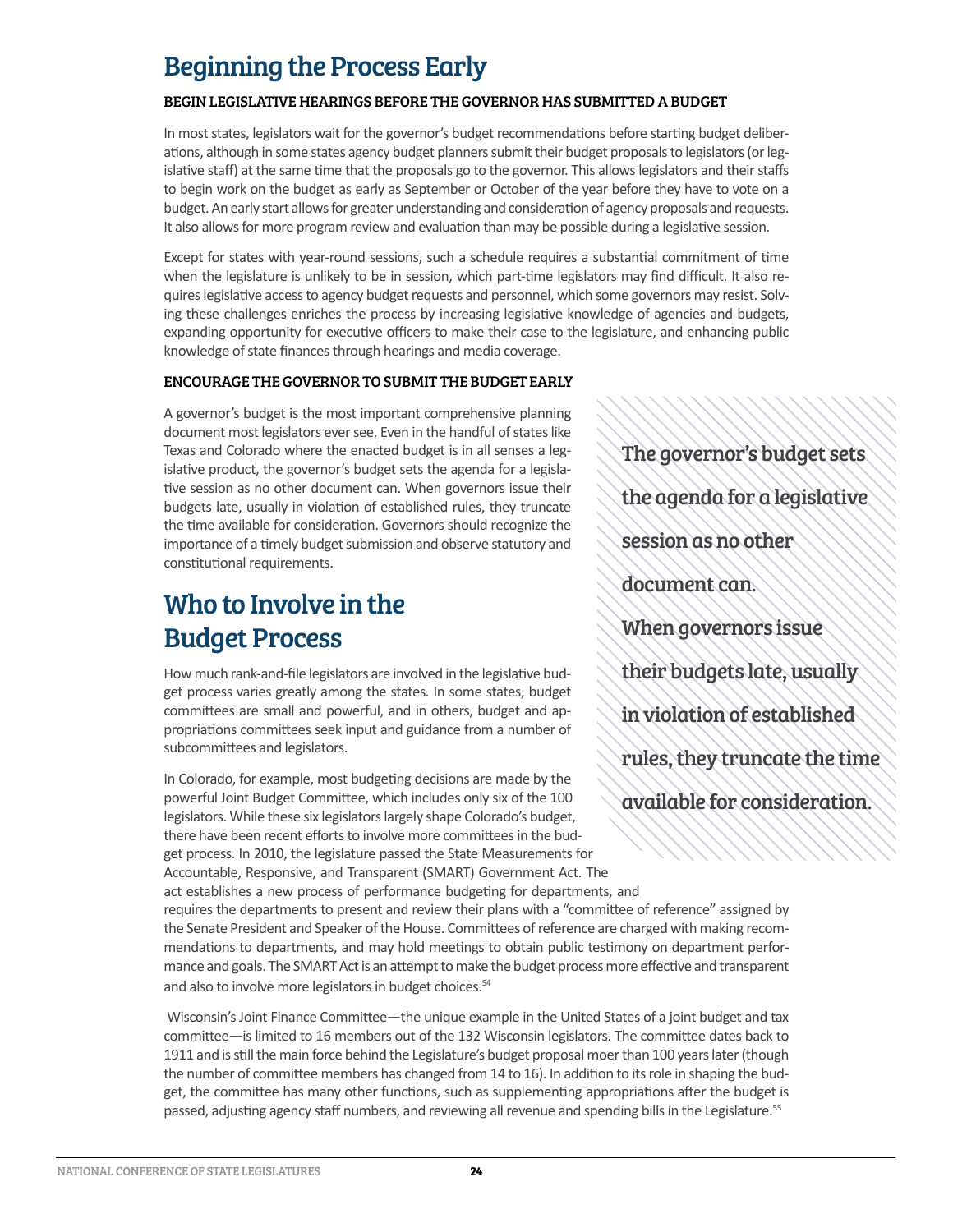#### **Supermajority Requirements to Pass the Budget**

Does requiring budget approval from more than a majority of legislators improve the process? There is little empirical evidence identifying the effects of supermajority vote requirements on the budget process. Nevertheless, such requirements exist in a number of states:

- Connecticut and Hawaii require a supermajority (three-fifths and two-thirds, respectively) to pass the budget if the general fund expenditure limit is exceeded (see Chapter 3 for information on expenditure limitations).
- Arkansas requires approval of three-quarters of legislators on appropriations bills, except for spending on education, highways and paying down the state debt.
- Rhode Island requires a two-thirds majority vote for appropriations for local or private purposes.

Other states require a supermajority vote under specified circumstances. In Illinois, it takes a threefifths vote in each house to pass budget bills after May 30 each year (an effort to encourage legislators to pass the budget on time).

Until 2010, California had perhaps the most well-known supermajority requirement to pass the budget. In November 2010, however, voters approved Proposition 25, an initiative measure, to eliminate the state's long-standing two-thirds vote requirement. Some groups had been trying do away with the requirement for years. The California Citizens' Budget Commission—a private, nonprofit, bipartisan study group—issued a report in 1995 that advocated eliminating the supermajority requirement.<sup>56</sup> The 1995 report argued the requirement had many negative effects including:

- The requirement did not restrain state spending growth. Small groups of legislators often used the power of minority veto to increase spending in certain areas as often as to reduce spending.
- It encouraged undue compromise both in times of scarcity and of plenty. As the budget deadline approached, trading for votes became more costly.
- It was difficult to establish responsibility and accountability for fiscal decisions.
- There is no observable tendency for states with supermajority requirements to spend less than states with majority requirements.

At the other end of the spectrum are Iowa, North Carolina, and Utah, where the legislatures appoint between two-thirds and all of the members to budget subcommittees. Legislators who are not on the budget committees are on revenue committees so that every legislator has a direct, formal role in budget legislation. This does not mean that every legislator has an equal role in deciding fiscal issues. Such broad participation has required strong leadership roles in each of the three states, and majority rule still prevails.

Most states have found a balance between involving nearly all legislators in budget decisions and one powerful committee.

- In Florida, each subcommittee is allotted a certain funding amount to create a targeted budget. These budgets are presented to the full committee and incorporated into the full proposed budget.
- Subcommittees in Georgia make budget recommendations to the full committee, and legislative leaders are responsible for fitting the final pieces together.
- In Vermont, decisions largely are made by the appropriations and fiscal committees, but the committees make an effort to hold joint hearings, give other committees an advisory role and make information available to all legislators.

There are costs and benefits to a less inclusive budget process. Small committees often are able to reach consensus more easily, and in difficult economic times, small committees may make it easier for legislators to make budget cuts. On the other hand, excluding many rank-and-file legislators may lead to resentment, and could make it difficult to gain support in the full legislature. In most cases, the process seems to function best when everyone can suggest a recipe, but only a few legislators are in the kitchen.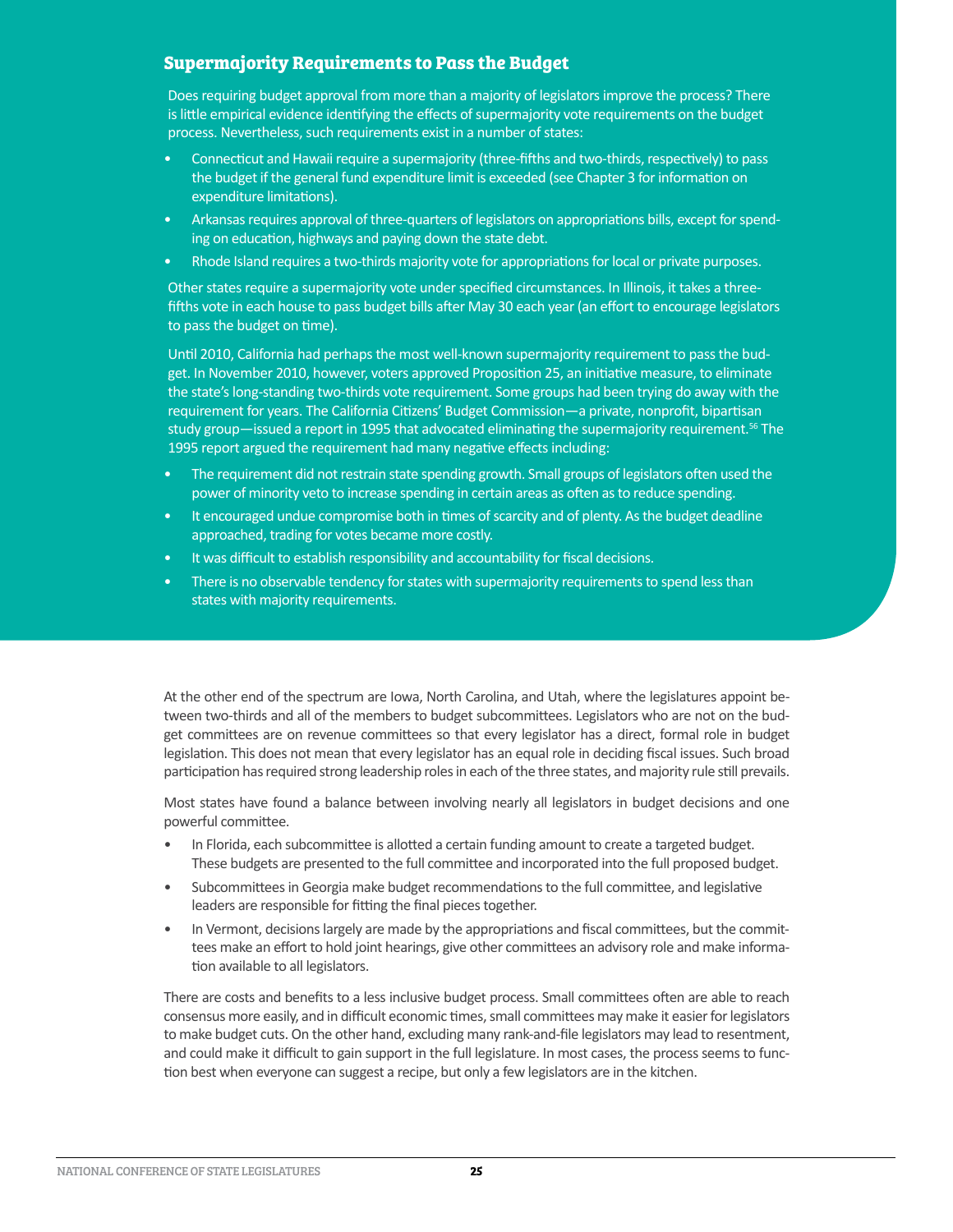## <span id="page-28-0"></span>The Need for Effective Leadership

Legislative leaders and the chairs of the budget committees have the essential roles of maintaining a legislative budget schedule and reconciling all budget proposals to produce a balanced budget. This is critical to timely budgeting, and is not just a matter of leaders demonstrating their power. The challenge for fiscal leaders is to make clear to other legislators and the public the necessity of the timely passage of the budget.

Budgets have to be balanced and ought to be completed on schedule. In addition, someone has to pull it all together. Legislatures like those in Iowa, North Carolina, and Utah, where most or all legislators are on budget-writing subcommittees, still require the legislative leadership to make major decisions. In each case, the leadership of the two chambers agrees on budget targets for the budget subcommittees before the process begins. At the end of the process, the leaders reconcile the subcommittee recommendations to produce a balanced budget.

The need for effective leadership in the budgeting process is especially pronounced during difficult economic times. When states must reduce their budgets during a recession, leaders play an important role in prioritizing spending and justifying cutbacks to other legislators and the public.

## Communication with the Public

Due to the 24-hour news cycle and widespread Internet access, there is arguably more transparency in government than ever before. The public has many access points to legislative actions and documents, and there are a number of tools legislators are using to connect with the public. Recent innovations that have drastically changed the way legislatures communicate with the public include email and social media. Email allows lawmakers to send information updates to constituents at a low cost, and also gives the public an easy method to voice concern or support for government actions. Social media options such as Facebook and Twitter provide another avenue for lawmakers to share information and gain valuable public input on initiatives. All of these tools allow for expanded and expedited communication with a public that relies heavily on technology for information.

The following are other ways legislators are connecting with the public:

- Many states stream committee meetings live from their websites and archive them.
- Most states make budget documents easily available on state websites.
- Some states, such as Alaska and Vermont, allow the public to testify before joint committees via a statewide interactive television network.
- Arizona, among other states, schedules joint committee hearings on the budget so the public can speak before both the House and Senate committees on Appropriations, which normally meet separately.
- Many states are providing laptops and electronic tablets to legislators. This allows bills and amendments to be streamed instantly to legislators and to the public.

In addition to providing the public electronic access to the budget process and budget documents, many states also engage the public in town hall meetings to discuss the budget. The Joint Committee on Finance in Wisconsin travels the state to connect with the public and gather citizen input on budget priorities. The Oregon legislature also has a history of traveling across the state to gain public insight on the budget, and more recently, of using technology to allow more participation from citizens who cannot travel to the capitol. These efforts not only allow the public the opportunity to comment on spending, but also gives lawmakers the chance to improve the public's understanding of the state budget.

The public has instant access to more information than ever before. But is all of this transparency leading to better governance? While public access to floor debates and committee hearings has created more accountability in the legislature, some legislators question whether it is also forcing lawmakers to make more "behind-the-scenes" deals in order to reach compromises—especially across the political aisle.

As technology continues to improve, it is likely that state governments will become increasingly more transparent. Legislators will continue to find new and innovative ways to communicate with the public, which has the potential to improve the budget process and better align the public's priorities with state spending.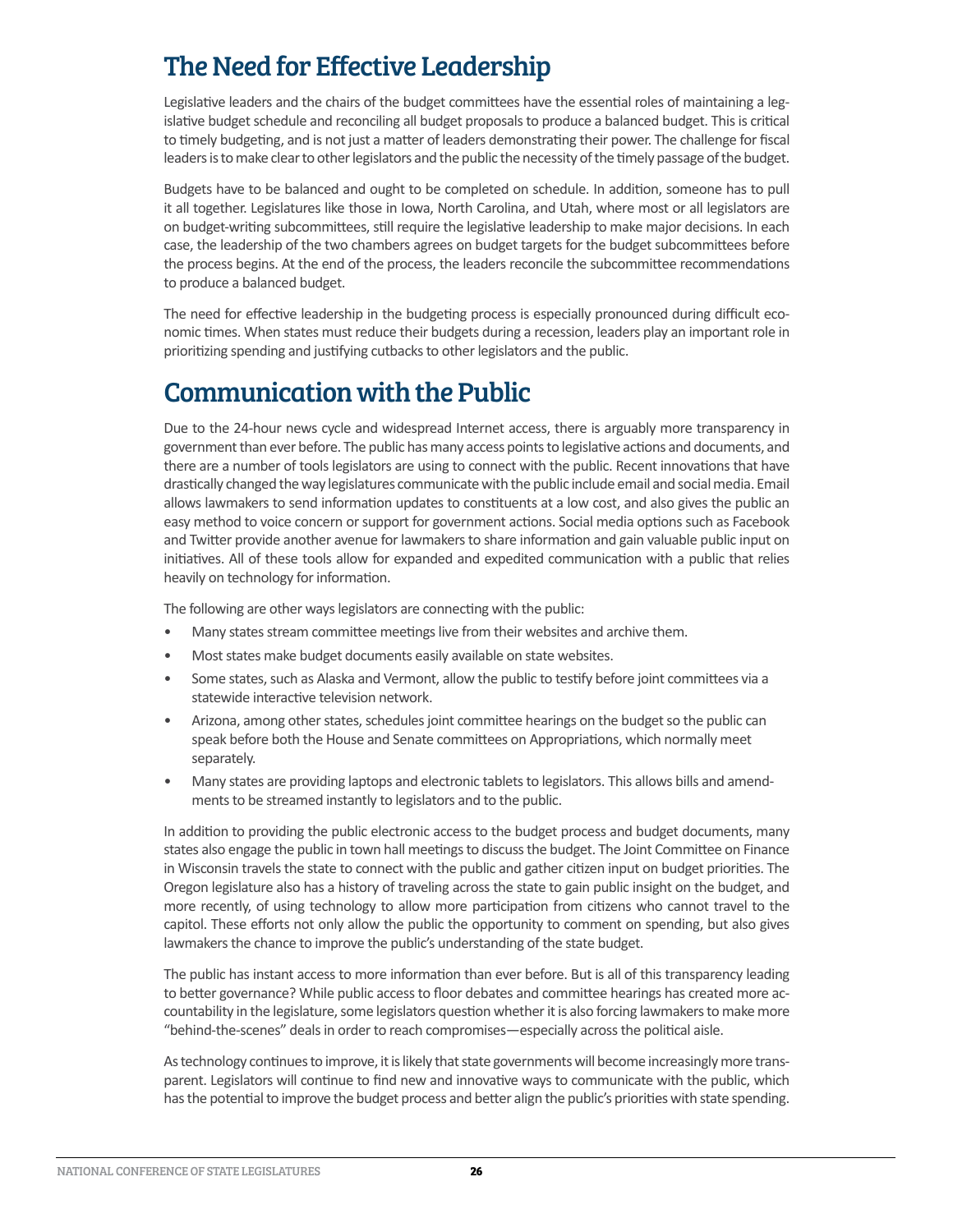## <span id="page-29-0"></span>**Conclusion**

Writing a budget for a state government involves arguably the most complicated and controversial issue in public life: determining how the public's money is spent. Given the number and variety of interests and issues that need to be reconciled for a budget to be completed, it is an accomplishment in and of itself that the process moves along as relatively smoothly as it does year after year. But for many observers, it is the competitiveness, compromises, and incomplete nature of the process that are most striking, not the real accomplishment that every annual and biennial budget represents.

This report has presented some suggestions for easing the budget process at specific points. It has reported on the solutions some legislatures have identified to address problems that most legislatures face. There is no assurance that what works in one state will work in another. State government exists in this country to let individualism flourish, and in budgeting—as in many other areas of state government—there are as many solutions to problems as 50 different groups of creative individuals can invent. The point of this report is not that there is one tidy solution to every problem legislators face in the budgeting process. The point is that there is a great deal of inventiveness to be seen in how states have grappled with the process, and that there is always an alternative to an unsatisfactory process. The NCSL fiscal partners who put this report together hope that it is an encouragement to legislators, staff, and everyone concerned with the state budget process to keep looking for better ways to write budgets, to keep experimenting, and to keep learning from their neighbors.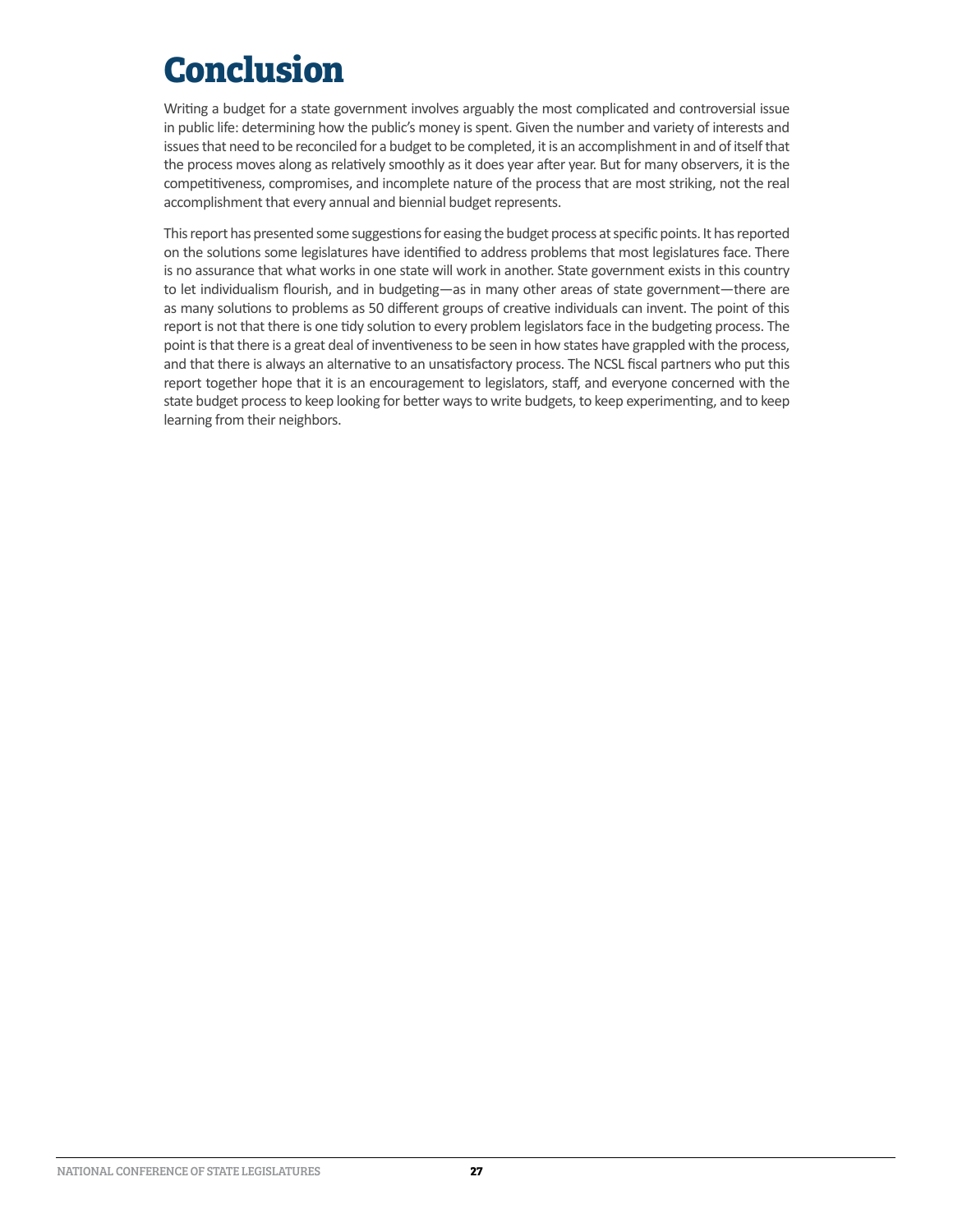## <span id="page-30-0"></span>Glossary of Terms

| Appropriation             | An authorization by law for the expenditure of funds or to acquire<br>obligations.                                                                                                                                                                                                                           |
|---------------------------|--------------------------------------------------------------------------------------------------------------------------------------------------------------------------------------------------------------------------------------------------------------------------------------------------------------|
| <b>Balanced budget</b>    | A budget where expenditures do not exceed the amount of cash and<br>revenue available within each fiscal year.                                                                                                                                                                                               |
| <b>Base budget</b>        | The resources needed for the operation of state government that<br>provide for expenses of an ongoing and non-extraordinary nature in<br>the current year or biennium.                                                                                                                                       |
| <b>Capital budget</b>     | The budget for the acquisition or construction of major capital<br>items-including land, buildings, structures and equipment.                                                                                                                                                                                |
| <b>Dedicated funds</b>    | Revenues assessed and collected for a specific state program.                                                                                                                                                                                                                                                |
| <b>Expenditures</b>       | Payments against appropriations that reduce the cash balance after<br>legal requirements have been met. A fiscal year's expenditures are<br>payments actually made in that fiscal year, regardless of the state<br>fiscal year in which the appropriations were reserved or encumbered<br>for such payments. |
| <b>General fund</b>       | Accounts for all governmental financial resources except those re-<br>quired to be reported in another fund.                                                                                                                                                                                                 |
| Line-item                 | Specific purpose of an appropriation.                                                                                                                                                                                                                                                                        |
| <b>Operating expenses</b> | All operating expenditures that do not meet the personal services<br>and capital outlay classification criteria. These expenditures include,<br>but are not limited to, professional services, supplies, rent, travel, and<br>repair and maintenance.                                                        |
| One-time<br>appropriation | Appropriations for a one-time purpose that are excluded from the<br>base budget in the next budget.                                                                                                                                                                                                          |
| <b>Revenues</b>           | Receipts from taxes, fees, assessments, grants and other payments<br>used to fund programs.                                                                                                                                                                                                                  |
| <b>Tax expenditure</b>    | Any tax provision that exempts in whole or in part certain persons,<br>income, goods, services or property from taxation.                                                                                                                                                                                    |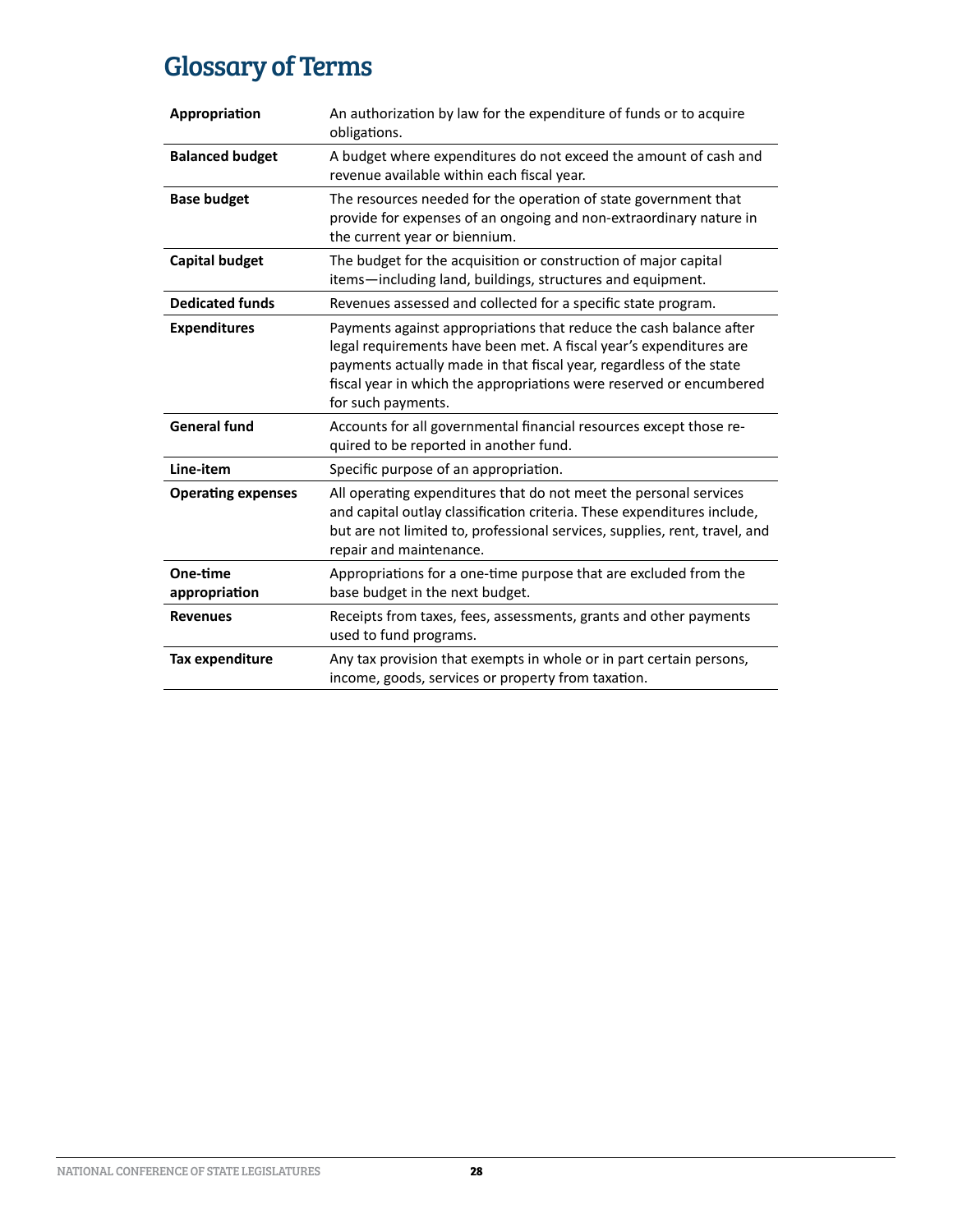## <span id="page-31-0"></span>**Notes**

- 1. Hal Hovey, "Many Faces of Budget Reform Tempting to Policymakers," The Fiscal Letter (National Conference of State Legislatures) 15, no. 2 (March/April 1993).
- 2. Ron Snell, State Experiences with Annual and Biennial Budgeting (Denver, Colo.: National Conference of State Legislatures, 2011), [http://www.ncsl.org/research/fiscal-policy/state](http://www.ncsl.org/research/fiscal-policy/state-experiences-with-annual-and-biennial-budgeti.aspx)[experiences-with-annual-and-biennial-budgeti.aspx.](http://www.ncsl.org/research/fiscal-policy/state-experiences-with-annual-and-biennial-budgeti.aspx)
- 3. National Conference of State Legislatures, "Quick Reference Fiscal Table" (Denver: NCSL 2012), www.ncsl.org/default.aspx?tabid=12617.
- 4. Ron Snell, State Experiences With Annual and Biennial Budgeting.
- 5. National Conference of State Legislatures, Legislative Budget Procedures (Denver, NCSL, 2008).
- 6. Ibid.
- 7. National Conference of State Legislatures, "The Performance Budget Revisited," Legislative Finance Paper 91 (Denver: NCSL,1994).
- 8. National Conference of State Legislatures, Legislative Performance Budgeting, (Denver: NCSL, 2008), [www.ncsl.org/default.aspx?tabid=12633](http://www.ncsl.org/default.aspx?tabid=12633).
- 9. Yilin Hou, Robin S. Lunsford, Katy C. Sides, and Kelsey A. Jones, State Performance-Based Budgeting in Boom and Bust Years: An Analytical Framework and Survey of the States, Public Administration Review, 2011.
- 10. Tennessee Higher Education Commission, Tennessee's Outcomes-Based Funding Formula. (Nashville: THEC), [https://www.tn.gov/assets/entities/thec/attachments/1-Outcomes\\_Based\\_](https://www.tn.gov/assets/entities/thec/attachments/1-Outcomes_Based_Formula_Narrative_-_for_website.pdf) [Formula\\_Narrative\\_-\\_for\\_website.pdf.](https://www.tn.gov/assets/entities/thec/attachments/1-Outcomes_Based_Formula_Narrative_-_for_website.pdf)
- 11. Ron Snell, "Zero-Base Budgeting in the States," NCSL Fiscal Brief (Denver: NCSL, 2012).
- 12. Ibid.
- 13. Government Finance Officers Association, Zero-Base Budgeting: Modern Experiences and Current Perspectives (Chicago: GFOA, 2012).
- 14. Ron Snell, "Zero-Base Budgeting in the States.
- 15. Yilin Hou, Robin S. Lunsford, Katy C. Sides, and Kelsey A. Jones, State Performance-Based Budgeting in Boom and Bust Years.
- 16. Nathan Deal and Debbie Dlugolenski Alford, Procedures for Zero Based Budget Analysis: Fiscal Year 2014 Atlanta: OBP, May 4, 2012).
- 17. Hal Hovey, "Many Faces of Budget Reform Tempting to Policymakers."
- 18. National Conference of State Legislatures, State Balanced Budget Provisions, (Denver: NCSL, 2010), <http://www.ncsl.org/documents/fiscal/StateBalancedBudgetProvisions2010.pdf>.
- 19. Ibid.
- 20. Bert Waisanen, State Tax and Expenditure Limits 2010 (Denver: NCSL, 2010), [www.ncsl.org/](http://www.ncsl.org/default.aspx?tabid=12633) [default.aspx?tabid=12633](http://www.ncsl.org/default.aspx?tabid=12633).
- 21. Ibid.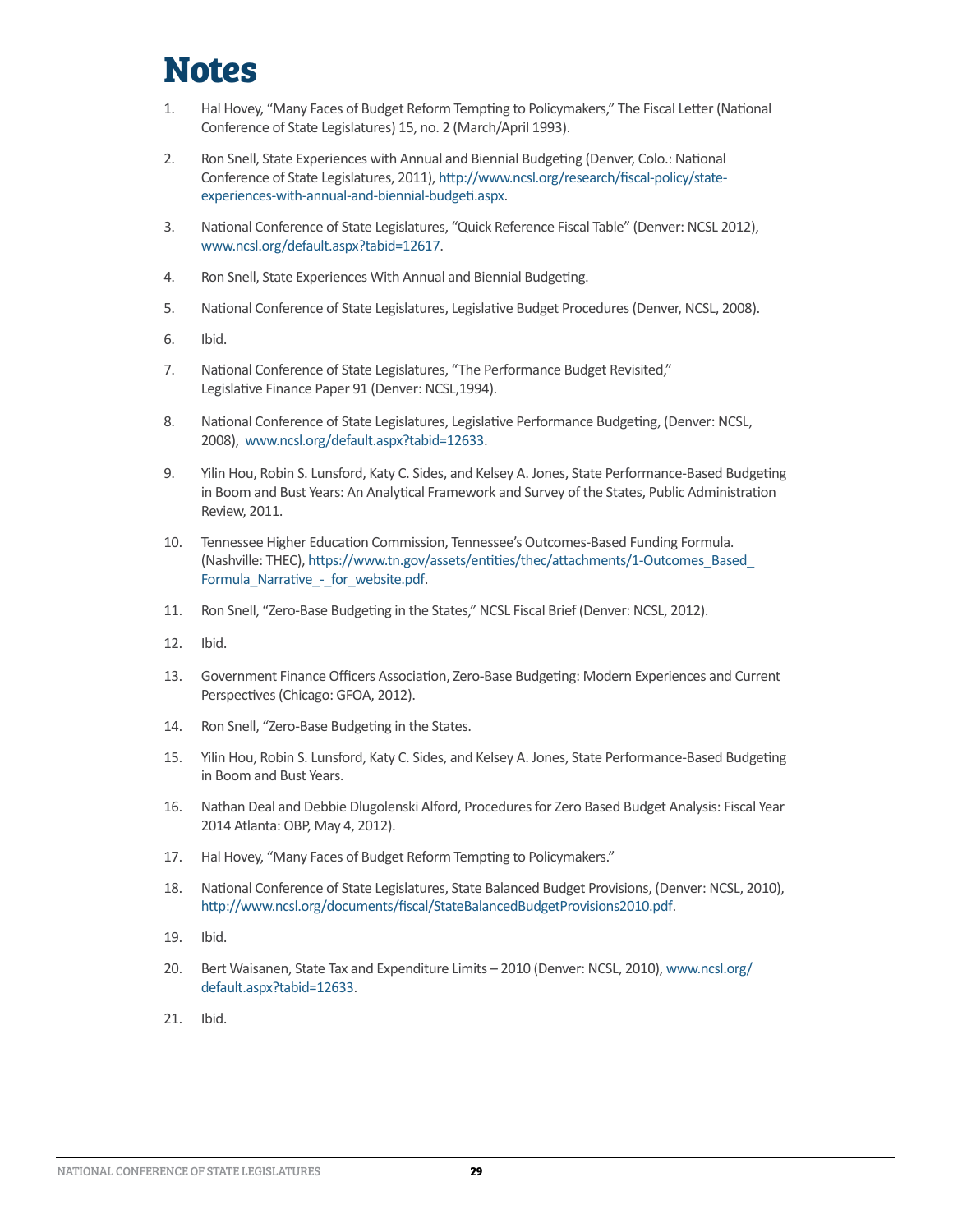- 22. Bell Policy Center, Colorado's TABOR (Denver: The Bell Policy Center, 2003), [http://bellpolicy.org/](http://www.bellpolicy.org/basic/colorados-tabor) [node/1196/](http://www.bellpolicy.org/basic/colorados-tabor).
- 23. Penn Pfiffner, TABOR Benefits Colorado's Citizens: A response to a misleading video (Denver: The Independence Institute), [www.i2i.org/articles/taborpfiffner.pdf](http://www.i2i.org/articles/taborpfiffner.pdf).
- 24. National Conference of State Legislatures, Legislative Management Program, Initiative, Referendum and Recall (Denver: NCSL), www.ncsl.org/default.aspx?tabid=16600.
- 25. Daniel Thatcher, State Budget Stabilization Funds (Denver: NCSL, September 2008), [http://www.](http://www.ncsl.org/research/fiscal-policy/state-budget-stabilization-funds-spring-2008.aspx) [ncsl.org/research/fiscal-policy/state-budget-stabilization-funds-spring-2008.aspx](http://www.ncsl.org/research/fiscal-policy/state-budget-stabilization-funds-spring-2008.aspx).
- 26. Ibid. http://www.ncsl.org/issues-research/budget/state-budget-stabilization-funds-spring-2008.aspx
- 27. U.S. Bureau of the Census, 2010 Annual Survey of State Government Finances (Washington, D.C.: U.S. Bureau of the Census 2011).
- 28. Congressional Budget Office, "Fiscal Stress Faced by Local Governments," Economic and Budget Issue Brief (December 2010), 6, [https://www.cbo.gov/publication/21966.](https://www.cbo.gov/publication/21966)
- 29. Iris J. Lav and Elizabeth McNichol, Misunderstandings Regarding State Debt, Pensions, and Retiree Health Costs Create Unnecessary Alarm (Washington, D.C.: Center on Budget and Policy Priorities, 2011), 7, [http://www.cbpp.org/sites/default/files/atoms/files/1-20-11sfp.pdf.](http://www.cbpp.org/sites/default/files/atoms/files/1-20-11sfp.pdf)
- 30. Department of Finance Staff, "Economic Recovery—A Workout Plan for the State's Budget," Governor's Budget Highlights 2004-05 (Sacramento, DOF, 2004), 2, [http://www.ebudget.](http://www.ebudget.ca.gov/2008-09-EN/BudgetSummary/INT/32270918.html) [ca.gov/2008-09-EN/BudgetSummary/INT/32270918.html.](http://www.ebudget.ca.gov/2008-09-EN/BudgetSummary/INT/32270918.html)
- 31. National Association of State Budget Officers, Fiscal Year 2010 State Expenditure Report (Washington, D.C.: NASBO, 2011).
- 32. The Pew Center on the States and The Nelson A. Rockefeller Institute of Government, States' Revenue Estimating: Cracks in the Crystal Ball (Washington, D.C.: PCS, 2011), [http://www.](http://www.pewtrusts.org/~/media/assets/2011/03/01/003_11_ri-states-revenue-estimates-report_v1040711.pdf?la=en) [pewtrusts.org/~/media/assets/2011/03/01/003\\_11\\_ri-states-revenue-estimates-report\\_v1040711.](http://www.pewtrusts.org/~/media/assets/2011/03/01/003_11_ri-states-revenue-estimates-report_v1040711.pdf?la=en) [pdf?la=en](http://www.pewtrusts.org/~/media/assets/2011/03/01/003_11_ri-states-revenue-estimates-report_v1040711.pdf?la=en).
- 33. Jason Levitis, Nicholas Johnson, and Jeremy Koulish, Promoting State Budget Accountability Through Tax Expenditure Reporting (Washington, D.C.: Center on Budget and Policy Priorities, 2009).
- 34. Ibid.
- 35. The Pew Center on the States, Evidence Counts: Evaluating State Tax Incentives for Jobs and Growth, (Washington, D.C.: Pew Center on the States, 2012).
- 36. Ibid.
- 37. Oregon Legislative Fiscal Office, Updated Budget Highlights 2011-13 Legislatively Adopted Budget (Salem, Ore.: Legislative Fiscal Office, 2012), [https://www.oregonlegislature.gov/lfo/Documents/](https://www.oregonlegislature.gov/lfo/Documents/Highlights%20of%20the%202011-13%20Legislatively%20Approved%20Budget%20UPDATE%20(including%202012%20Session).pdf) [Highlights%20of%20the%202011-13%20Legislatively%20Approved%20Budget%20UPDATE%20](https://www.oregonlegislature.gov/lfo/Documents/Highlights%20of%20the%202011-13%20Legislatively%20Approved%20Budget%20UPDATE%20(including%202012%20Session).pdf) [\(including%202012%20Session\).pdf.](https://www.oregonlegislature.gov/lfo/Documents/Highlights%20of%20the%202011-13%20Legislatively%20Approved%20Budget%20UPDATE%20(including%202012%20Session).pdf)
- 38. Nev. Const., Art. 10, §6.
- 39. State of Nevada, Statewide Ballot Questions 2008 to Appear on the November 4, 2008, General Election Ballot, Question No. 3 (Carson City: State of Nevada, 2008), [http://nvsos.gov/Modules/](http://nvsos.gov/Modules/ShowDocument.aspx?documentid=250) [ShowDocument.aspx?documentid=250.](http://nvsos.gov/Modules/ShowDocument.aspx?documentid=250)
- 40. U.S. Bureau of the Census, 2012 Annual Survey of State Government Finances (Washington, D.C.: U.S. Bureau of the Census, 2014).
- 41. Barbara Yondorf and Barbara Puls, Capital Budgeting and Finance: The Legislative Role (Denver: NCSL, 1987).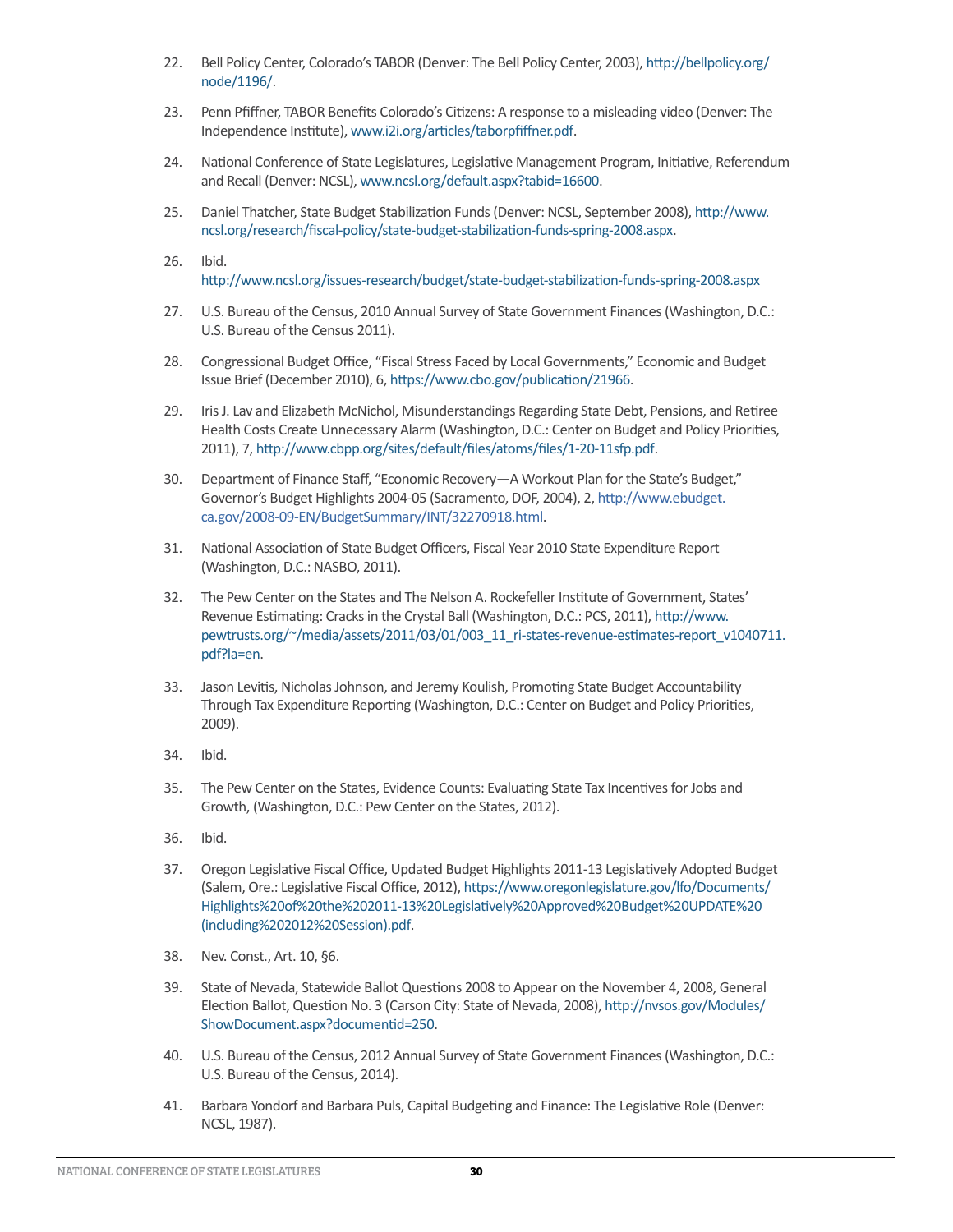- 42. Corina L. Eckl, Legislative Authority over the Enacted Budget (Denver: NCSL, 1992).
- 43. Kansas Department of Administration, 2011 Voluntary Retirement Incentive Program (Topeka: Department of Administration, 2011), [http://www.da.ks.gov/vrip/.](http://www.da.ks.gov/vrip/)
- 44. Gene Meyer, "More than 1,000 Kansas Workers are Taking Early Retirement," Franklin Center for Government & Public Integrity (Washington, D.C.: 2011).
- 45. Kansas Legislative Research Department, Kansas Legislator Briefing Book 2012: v-6 KPERS Early Retirement, Normal Retirement, and Early Retirement Incentive Plans (Topeka: Legislative Research Department, 2012).
- 46. Steven J. Anderson, The Governor's Budget Report (Topeka: Publisher, January 2012), [http://](http://budget.ks.gov/publications/FY2013/FY2013_Full_Budget_Briefing--CORRECTED_1-13-2012.pdf) [budget.ks.gov/publications/FY2013/FY2013\\_Full\\_Budget\\_Briefing--CORRECTED\\_1-13-2012.pdf.](http://budget.ks.gov/publications/FY2013/FY2013_Full_Budget_Briefing--CORRECTED_1-13-2012.pdf)
- 47. U.S. Bureau of the Census, 2011 Annual Survey of State Government Finances (Washington, D.C.: U.S. Bureau of the Census, 2012).
- 48. Ron Snell, State Experiences with Annual and Biennial Budgeting.
- 49. Council of State Governments, Annual or Biennial Budgets? (Lexington, Ky.: CSG, 1972), 23.
- 50. Public Affairs Research Council of Louisiana, Results of PAR Survey on Annual vs. Biennial State Budgeting (Baton Rouge, La., Public Affairs Research Council, 1982).
- 51. Charles W. Wiggins and Keith E. Hamm, "Annual Versus Biennial Budgeting?" Public Policy Paper No. 7 (Austin, Texas: Public Policy Resources Laboratory, Texas A&M University, 1984), III-15; U.S. General Accounting Office, Budget Issues: Current Status and Recent Trends of State Biennial and Annual Budgeting (Washington, D.C.: U.S. GAO, 1987).
- 52. Connecticut Commission to Study the Management of State Government, Final Implementation Report (Hartford, Conn.: CSCMG, 1991).
- 53. Connecticut General Assembly, Legislative Program Review and Investigations Committee, Connecticut Budget Process: Findings and Recommendations (Hartford, Conn.: Conn. General Assembly, Dec. 9, 2003).
- 54. Cathy Eslinger, "The SMART Government Act," Issue Brief 10-15 (Denver: Colorado Legislative Council, 2010).
- 55. Mike McCabe, Only in the Midwest: A Look at the Broad Budgetary Powers Given to the Wisconsin Joint Committee on Finance (Lexington, Ky.: Council of State Governments, September 2011).
- 56. California Citizens Budget Commission, Reforming California's Budget Process, Preliminary Report and Recommendations (Los Angeles: Center for Governmental Studies, 1995), [http://research.](http://research.policyarchive.org/2031.pdf) [policyarchive.org/2031.pdf](http://research.policyarchive.org/2031.pdf).